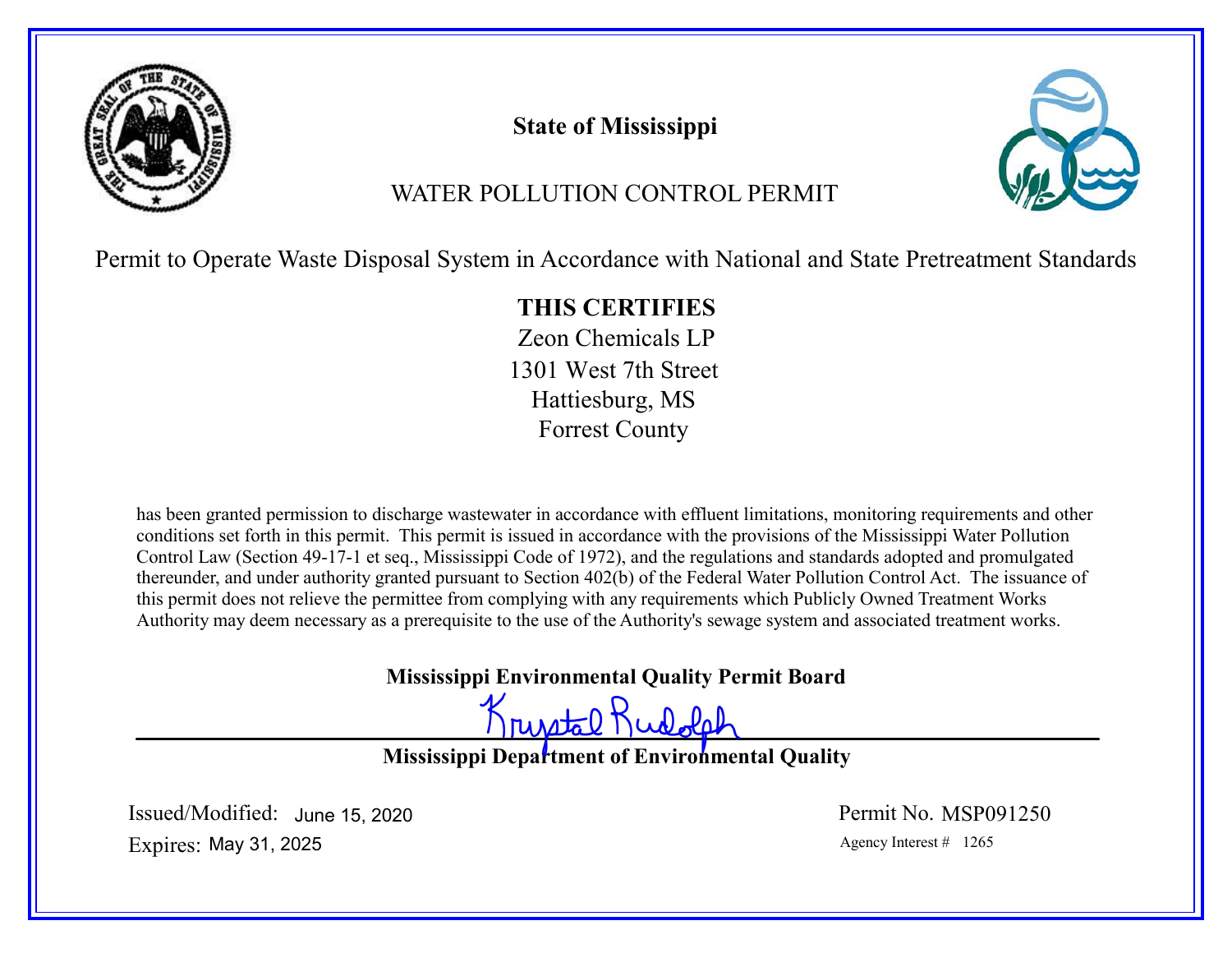# **Table of Contents**

| <b>Other Relevant Documents:</b> |  |
|----------------------------------|--|
|                                  |  |

Cover Letter, Form 2P, Analytical Results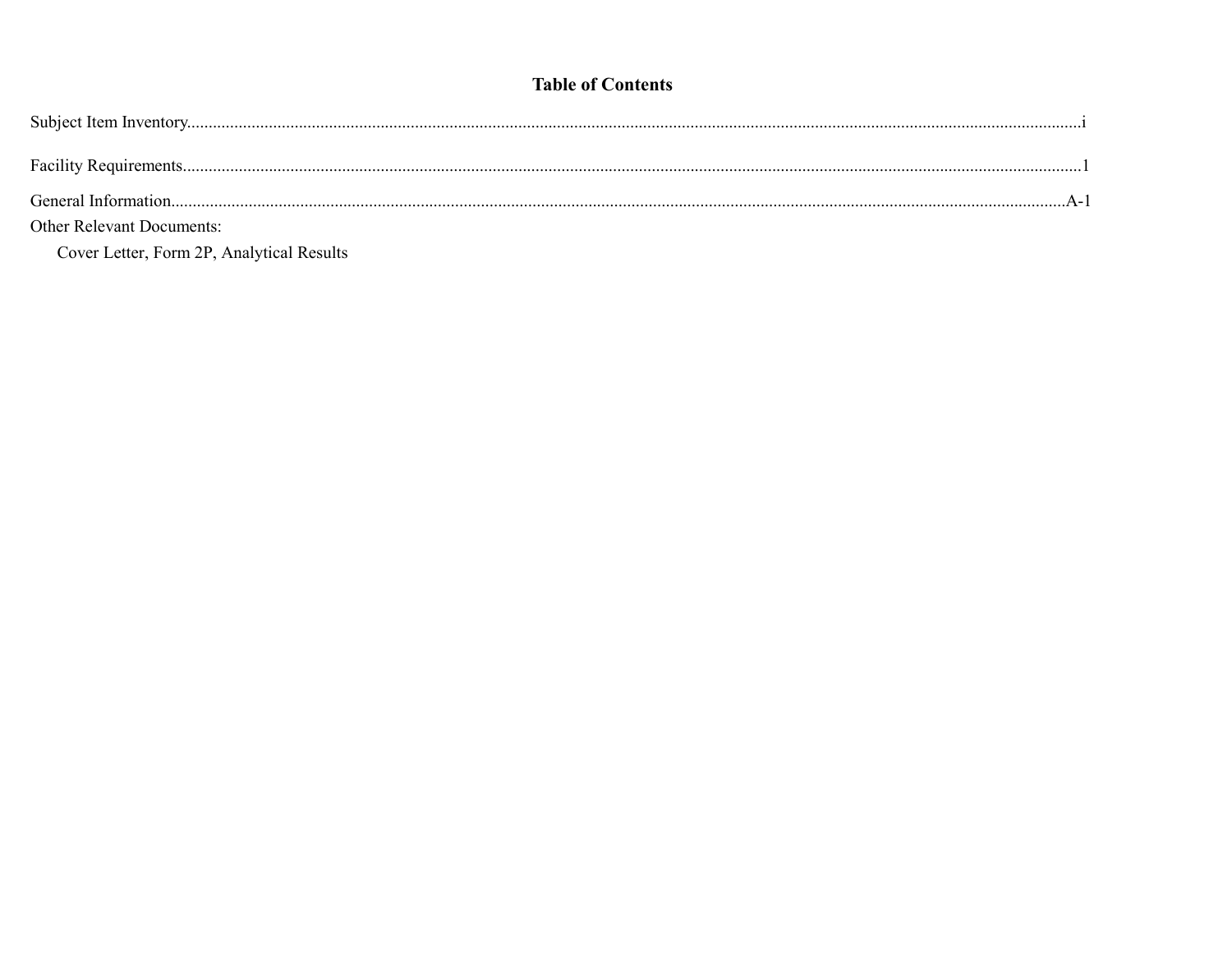# Permit Number:MSP091250 Activity ID No.: PER20190001 Subject Item Inventory

# Subject Item Inventory:

| ID          | <i><b>Designation</b></i>     | Description                                            |
|-------------|-------------------------------|--------------------------------------------------------|
| AI1265      | Synthetic Rubber Manufacturer |                                                        |
| <b>RPNT</b> | MSP091250-001                 | Outfall 001 - (Process wastewater and boiler blowdown) |

### Receiving Stream Relationships:

| Subject Item                                                 | <b>Relationship</b> | <b>Receiving Stream</b>             |
|--------------------------------------------------------------|---------------------|-------------------------------------|
| RPNT1 Outfall 001 - (Process wastewater and boiler blowdown) | Discharges Into     | Hattiesburg POTW South<br>MS0020303 |
|                                                              | Then Into           | Leaf River                          |

| <b>KEY</b>                            |                                                |
|---------------------------------------|------------------------------------------------|
| $ACT = Activity$                      | $AI = Agency Interest$                         |
| $AREA = Area$                         | $CAFO =$ Concentrated Animal Feeding Operation |
| $\text{CONT} = \text{Control Device}$ | $EQPT = Equipment$                             |
| $IA = Insignificant Activity$         | $IMPD = Impoundment$                           |
| $MAFO = Animal Feeding Operation$     | $PCS = PCs$                                    |
| $RPNT = Release Point$                | $TRMT = Treatment$                             |
| $WDPT = Without$ Withdrawal Point     |                                                |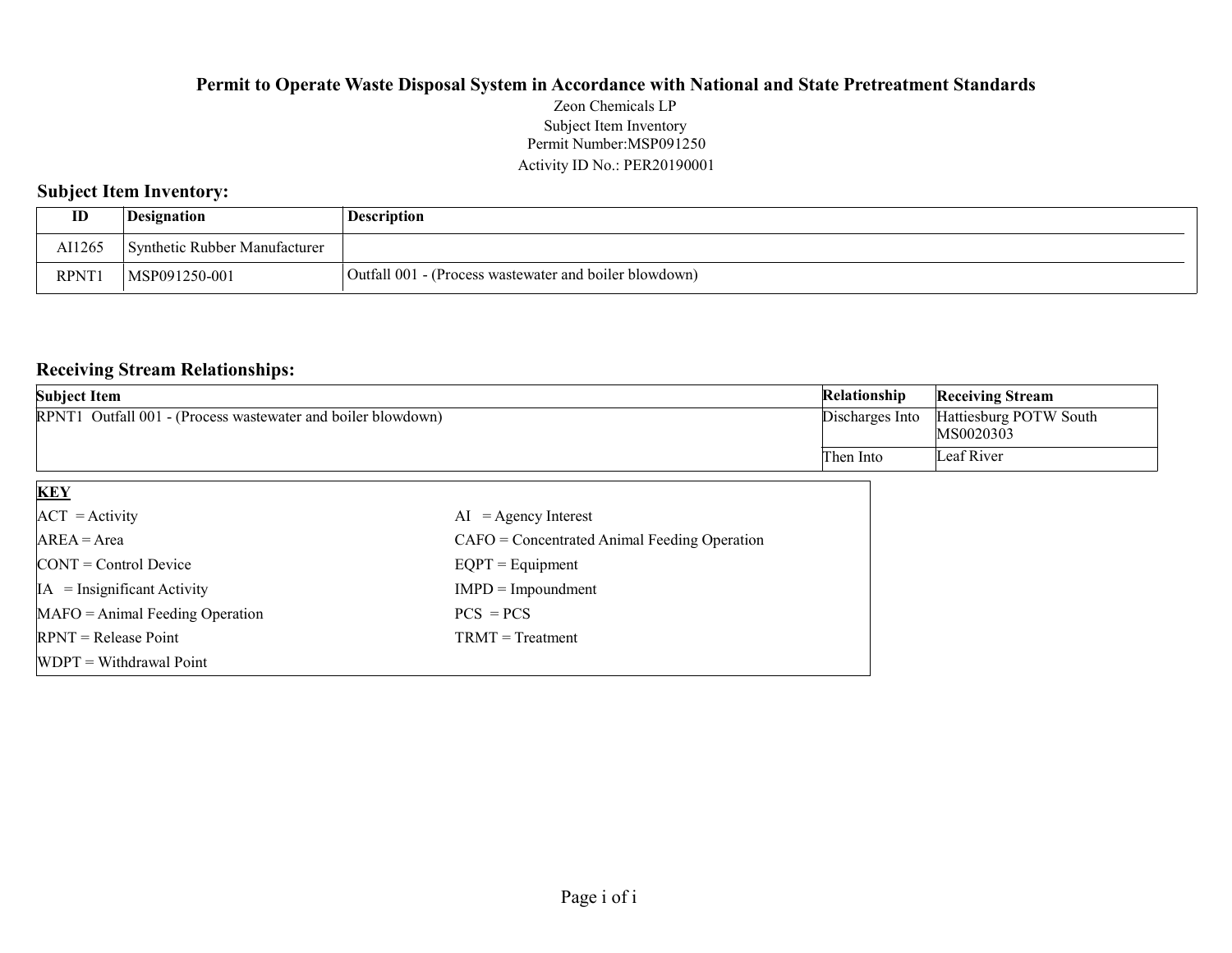# EFFLUENT LIMITATIONS AND MONITORING REQUIREMENTS

#### Outfall 001 - (Process wastewater and boiler blowdown) Subject Item:

#### RPNT0000000001: MSP091250-001

Such discharges shall be limited and monitored by the permittee as specified below:

|                                                                             | <b>Discharge Limitations</b>                   |                                              |                                             |                                           |                               |                                             | <b>Monitoring Requirements</b>     |                  |                        |                     |
|-----------------------------------------------------------------------------|------------------------------------------------|----------------------------------------------|---------------------------------------------|-------------------------------------------|-------------------------------|---------------------------------------------|------------------------------------|------------------|------------------------|---------------------|
| <b>Parameter</b>                                                            | Quantity /<br><b>Loading</b><br><b>Average</b> | Quantity<br><b>Loading</b><br><b>Maximum</b> | Quantity/<br><b>Loading</b><br><b>Units</b> | <b>Quality</b><br>Conc.<br><b>Minimum</b> | Quality /<br>Conc.<br>Average | <b>Quality</b> /<br>Conc.<br><b>Maximum</b> | Quality /<br>Conc.<br><b>Units</b> | <b>Frequency</b> | <b>Sample Type</b>     | <b>Which Months</b> |
| <b>Chemical Oxygen Demand (C</b><br>OD)<br><b>Effluent</b>                  | Report<br>Monthly<br>Average                   | Report<br>Daily<br>Maximum                   | pounds per<br>day                           | ******                                    | Report<br>Monthly<br>Average  | Report<br>Daily<br>Maximum                  | mg/L                               | Twice per Month  | 24-hr Composite        | Jan-Dec             |
| Flow, in conduit or thru<br>treatment plant<br><b>Effluent</b>              | 0.25<br>Monthly<br>Average                     | ******                                       | Million<br>Gallons per<br>Day               | ******                                    | ******                        | ******                                      | ******                             | Daily            | Continuous<br>Recorder | Jan-Dec             |
| Oxygen Demand,<br>biochemical, 5-day<br>$(20$ degrees C)<br><b>Effluent</b> | 1042<br>Monthly<br>Average                     | 2084<br>Daily<br>Maximum                     | pounds per<br>day                           | ******                                    | Report<br>Monthly<br>Average  | Report<br>Daily<br>Maximum                  | mg/L                               | Twice per Month  | 24-hr Composite        | Jan-Dec             |
| pH<br><b>Effluent</b>                                                       | ******                                         | ******                                       | ******                                      | 5.5<br>Minimum                            | ******                        | 9.5<br>Maximum                              | <b>SU</b>                          | Continuously     | Metering System        | Jan-Dec             |
| <b>Solids (Total Suspended)</b><br><b>Effluent</b>                          | 1250<br>Monthly<br>Average                     | 2500<br>Daily<br>Maximum                     | pounds per<br>day                           | ******                                    | Report<br>Monthly<br>Average  | Report<br>Daily<br>Maximum                  | mg/L                               | Twice per Month  | 24-hr Composite        | Jan-Dec             |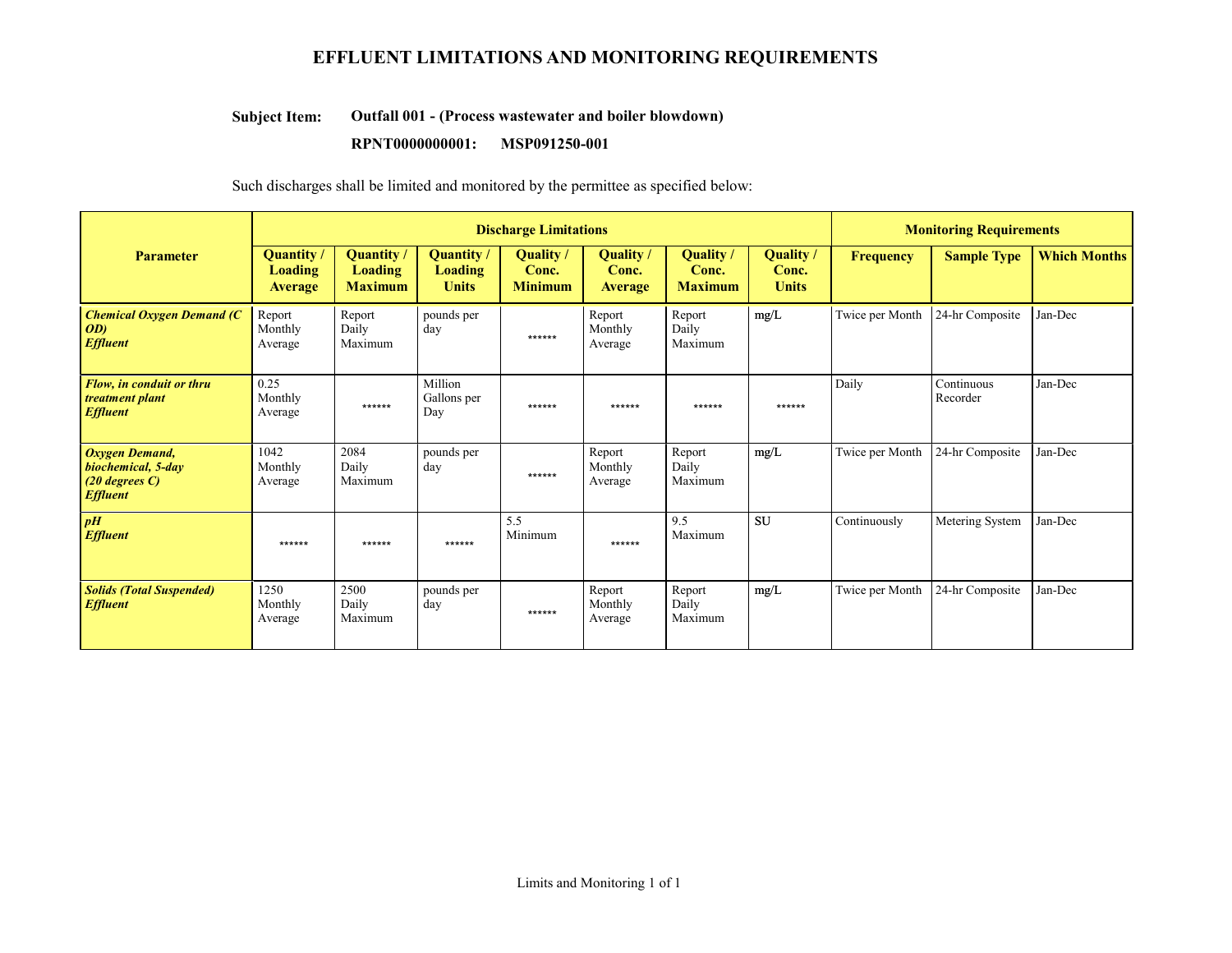Zeon Chemicals LP Facility Requirements Permit Number:MSP091250 Activity ID No.: PER20190001

#### AI0000001265 (Synthetic Rubber Manufacturer):

Limitation Requirements:

| Condition<br>No. | Parameter | Condition                                                                                                                                                                                                                                                                                                                                                                                                                                                                                                                                                                                                                                                                                                                                                                                                                                                                                                                                                                                                                                                                                                                                                                                                                                                                                                                                                                                                                                                                                                                                                                                                                                                                                                                                                                                                          |
|------------------|-----------|--------------------------------------------------------------------------------------------------------------------------------------------------------------------------------------------------------------------------------------------------------------------------------------------------------------------------------------------------------------------------------------------------------------------------------------------------------------------------------------------------------------------------------------------------------------------------------------------------------------------------------------------------------------------------------------------------------------------------------------------------------------------------------------------------------------------------------------------------------------------------------------------------------------------------------------------------------------------------------------------------------------------------------------------------------------------------------------------------------------------------------------------------------------------------------------------------------------------------------------------------------------------------------------------------------------------------------------------------------------------------------------------------------------------------------------------------------------------------------------------------------------------------------------------------------------------------------------------------------------------------------------------------------------------------------------------------------------------------------------------------------------------------------------------------------------------|
| $L-1$            |           | Samples taken in compliance with the monitoring requirements specified in this permit shall be taken at the nearest accessible<br>point after final treatment but prior to actual discharge into the POTW collection system or mixing with non-regulated waste<br>streams. [11 Miss. Admin. Code Pt. 6, R.1.1.4.A(28).]                                                                                                                                                                                                                                                                                                                                                                                                                                                                                                                                                                                                                                                                                                                                                                                                                                                                                                                                                                                                                                                                                                                                                                                                                                                                                                                                                                                                                                                                                            |
| $L-2$            |           | <b>General Pretreatment Prohibitions</b>                                                                                                                                                                                                                                                                                                                                                                                                                                                                                                                                                                                                                                                                                                                                                                                                                                                                                                                                                                                                                                                                                                                                                                                                                                                                                                                                                                                                                                                                                                                                                                                                                                                                                                                                                                           |
|                  |           | In addition to those pollutants limited in the "Effluent Limitations and Monitoring Requirements" section of this permit, the<br>following pollutants shall not be discharged into the POTW:<br>(1) Pollutants which create a fire or explosion hazard in the POTW, including but not limited to, wastestreams with a closed cup<br>flashpoint of less than 140 degrees Fahrenheit or 60 degrees Centigrade using the test methods specified in 40 CFR 261.21;<br>(2) Pollutants which will cause corrosive structural damage to the POTW, but in no case discharges with pH lower than 5.0, unless<br>the treatment works is specifically designed to accommodate such discharges;<br>(3) Solid or viscous pollutants in amounts which will cause obstruction to the flow in the POTW resulting in interference;<br>(4) Any pollutant, including oxygen demanding pollutants (BOD, etc.) released in a discharge at a flow rate and/or pollutant<br>concentration which will cause interference with the POTW;<br>(5) Heat in amounts which will inhibit biological activity in the POTW resulting in interference, but in no case heat in such<br>quantities that the temperature at the POTW treatment plant exceeds 40 degrees Centigrade (104 degrees Fahrenheit) unless the<br>approval Authority, upon request of the POTW, approves alternate temperature limits;<br>(6) Petroleum oil, nonbiodegradable cutting oil, or products of mineral oil origin in amounts that will cause interference or pass<br>through;<br>(7) Pollutants which result in the presence of toxic gases, vapors, or fumes within the POTW in a quantity that may cause acute<br>worker health and safety problems;<br>(8) Any trucked or hauled pollutants, except at discharge points designated by the POTW. [40 CFR 403.5(b)] |

Page 1 of 20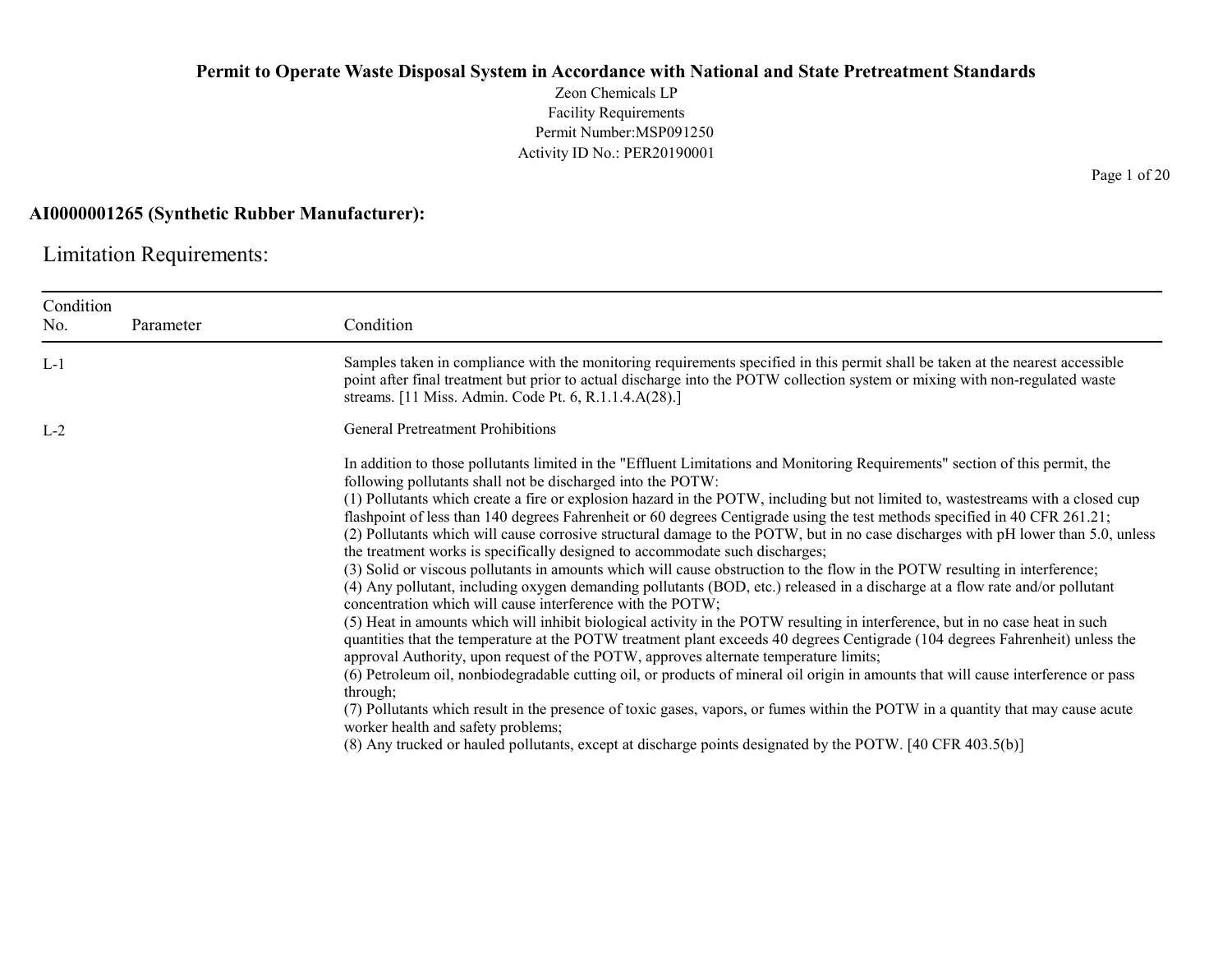Zeon Chemicals LP Facility Requirements Permit Number:MSP091250 Activity ID No.: PER20190001

AI0000001265 (continued):

Record-Keeping Requirements:

| Condition<br>No. | Condition                                                                                                                                                                                                                                                                                                                                                                                                                                                                                                                                                                                                |
|------------------|----------------------------------------------------------------------------------------------------------------------------------------------------------------------------------------------------------------------------------------------------------------------------------------------------------------------------------------------------------------------------------------------------------------------------------------------------------------------------------------------------------------------------------------------------------------------------------------------------------|
| $R-1$            | Recording of Results                                                                                                                                                                                                                                                                                                                                                                                                                                                                                                                                                                                     |
|                  | For each measurement or sample taken pursuant to the requirements of this permit, the permittee shall maintain records of all information obtained from such<br>monitoring including:                                                                                                                                                                                                                                                                                                                                                                                                                    |
|                  | (1) The exact place, date, and time of sampling;<br>(2) The dates the analyses were performed;<br>$(3)$ The person $(s)$ who performed the analyses;<br>(4) The analytical techniques, procedures or methods used; and<br>(5) The results of all required analyses. [11 Miss. Admin. Code Pt. 6, R. 1.1.4.A(29)(a).]<br>Submittal/Action Requirements:                                                                                                                                                                                                                                                   |
|                  |                                                                                                                                                                                                                                                                                                                                                                                                                                                                                                                                                                                                          |
| Condition<br>No. | Condition                                                                                                                                                                                                                                                                                                                                                                                                                                                                                                                                                                                                |
| $S-1$            | Oral Notification Requirements                                                                                                                                                                                                                                                                                                                                                                                                                                                                                                                                                                           |
|                  | The permittee shall notify the Mississippi Environmental Quality Permit Board and the POTW orally immediately upon becoming aware of the following:<br>(1) A spill which would result in a discharge to the POTW or to State waters;<br>(2) Any unanticipated bypass which exceeds any effluent limitation in the permit.<br>(3) Any upset which exceeds any effluent limitation in the permit.<br>(4) Violation of a maximum daily discharge limitation for any of the pollutants listed by the Permit Board in the permit to be reported within 24 hours. [11 Miss.<br>Admin. Code Pt. 6, R. 1.1.4.M.] |

Page 2 of 20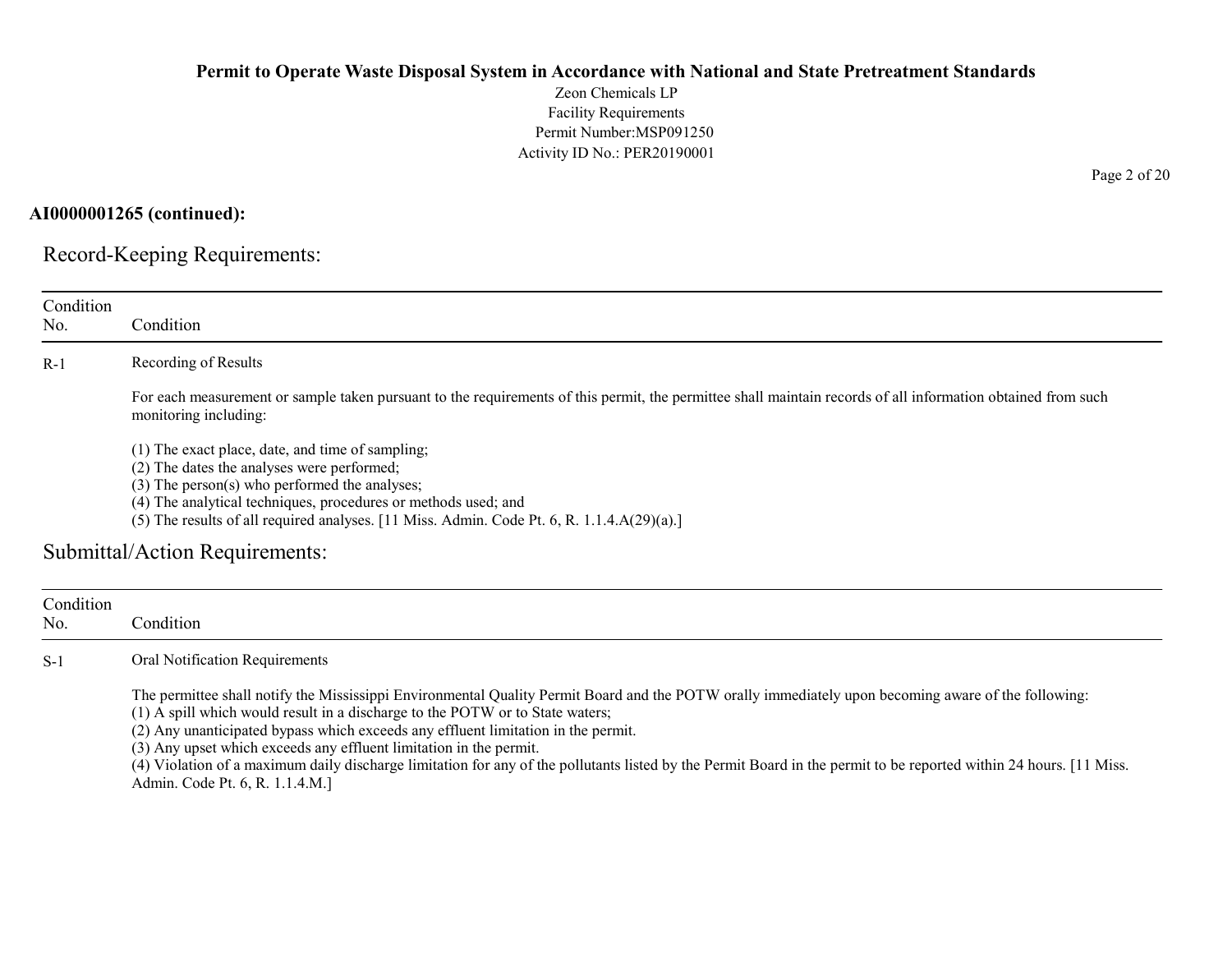Zeon Chemicals LP Facility Requirements Permit Number:MSP091250 Activity ID No.: PER20190001

AI0000001265 (continued):

Submittal/Action Requirements:

| Condition<br>No. | Condition                                                                                                                                                                                                                                                                                                                                                                                                                                                                                                                                                                                                                                                                                                           |
|------------------|---------------------------------------------------------------------------------------------------------------------------------------------------------------------------------------------------------------------------------------------------------------------------------------------------------------------------------------------------------------------------------------------------------------------------------------------------------------------------------------------------------------------------------------------------------------------------------------------------------------------------------------------------------------------------------------------------------------------|
| $S-2$            | Reporting                                                                                                                                                                                                                                                                                                                                                                                                                                                                                                                                                                                                                                                                                                           |
|                  | Monitoring results obtained during the previous reporting period shall be summarized and reported on a Discharge Monitoring Report (DMR). DMR data must be<br>submitted electronically using the MDEQ NetDMR NO LATER THAN THE 28TH DAY OF THE MONTH FOLLOWING THE COMPLETED REPORTING<br>PERIOD.                                                                                                                                                                                                                                                                                                                                                                                                                   |
|                  | DMRs and all other reports required herein, shall be signed in accordance with 11 Miss. Admin. Code Pt. 6, R. 1.1.4. $A(15)(c)(1)$ . of the Mississippi Wastewater<br>Regulations. [11 Miss. Admin. Code Pt. 6, R. 1.1.4.A(15)c(1)., 40 CFR 122.21(1)(4)(i)]                                                                                                                                                                                                                                                                                                                                                                                                                                                        |
| $S-3$            | Noncompliance Notification - Twenty-Four Hour Reporting                                                                                                                                                                                                                                                                                                                                                                                                                                                                                                                                                                                                                                                             |
|                  | (1) The permittee shall report any noncompliance which may endanger health or the environment. Any information shall be provided orally within 24 hours from<br>the time the permittee becomes aware of the circumstances. A written submission shall also be provided within 5 days of the time the permittee becomes aware of<br>the circumstances. The written submission shall contain a description of the noncompliance and its cause; the period of noncompliance, including exact dates and<br>times, and if the noncompliance has not been corrected, the anticipated time it is expected to continue; and steps taken or planned to reduce, eliminate, and/or<br>prevent recurrence of the noncompliance. |
|                  | (2) The following shall be included as information which must be reported within 24 hours under this paragraph.<br>(i) Any unanticipated bypass which exceeds any effluent limitation in the permit.<br>(ii) Any upset which exceeds any effluent limitation in the permit.                                                                                                                                                                                                                                                                                                                                                                                                                                         |
|                  | (iii) Violation of a maximum daily discharge limitation for any of the pollutants listed by the Permit Board in the permit to be reported within 24 hours.<br>(iv) The Executive Director may waive the written report on a case-by-case basis for reports under paragraph (1) of this section if the oral report has been received<br>within 24 hours.                                                                                                                                                                                                                                                                                                                                                             |
|                  | All reports required by this condition which are submitted after December 20, 2020, shall be submitted by the permittee electronically as instructed by MDEQ. [11<br>Miss. Admin. Code Pt. 6, R. 1.1.4.A(29)(e)., 40 CFR 122.41(1)(6)]                                                                                                                                                                                                                                                                                                                                                                                                                                                                              |

Page 3 of 20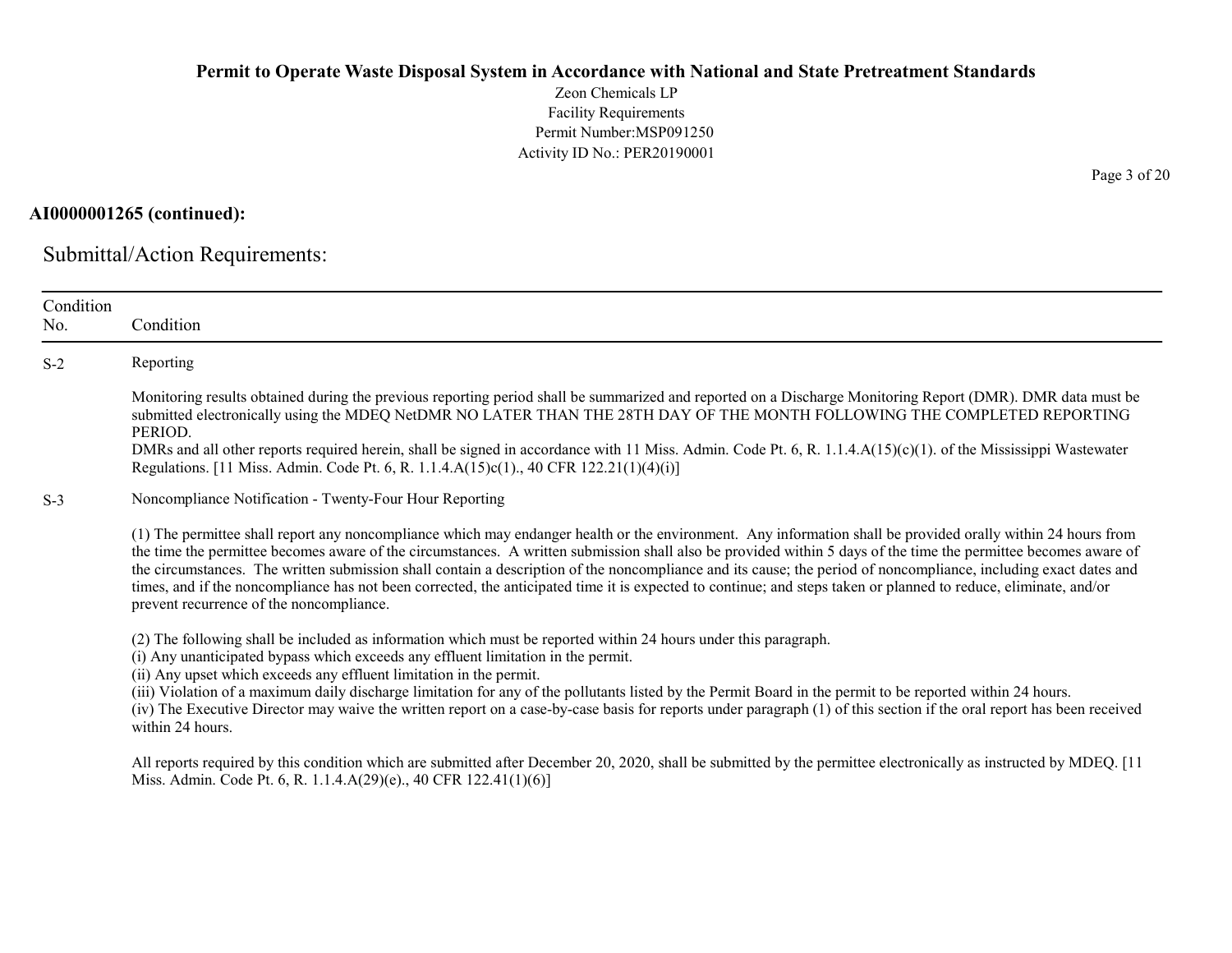Zeon Chemicals LP Facility Requirements Permit Number:MSP091250 Activity ID No.: PER20190001

# AI0000001265 (continued):

Submittal/Action Requirements:

| Condition<br>No. | Condition                                                                                                                                                                                                                                                                                                                                                                                                                         |
|------------------|-----------------------------------------------------------------------------------------------------------------------------------------------------------------------------------------------------------------------------------------------------------------------------------------------------------------------------------------------------------------------------------------------------------------------------------|
| $S-4$            | Noncompliance Notification - Other Noncompliance                                                                                                                                                                                                                                                                                                                                                                                  |
|                  | The permittee shall report all instances of noncompliance not reported under the twenty-four hour reporting requirements, at the time monitoring reports are<br>submitted or within 30 days from the end of the month in which the noncompliance occurs. The reports shall contain the same information as is required under the<br>twenty-four hour reporting requirements contained in this permit.                             |
|                  | All reports required by this condition which are submitted after December 20, 2020, shall be submitted by the permittee electronically as instructed by MDEQ. [11]<br>Miss. Admin. Code Pt. 6, R. 1.1.4.A(29)(f)., 40 CFR 122.41(1)(7)]                                                                                                                                                                                           |
| $S-5$            | Noncompliance Notification - Other Information                                                                                                                                                                                                                                                                                                                                                                                    |
|                  | Where the permittee becomes aware that it failed to submit any relevant facts in a permit application, or submitted incorrect information in a permit application or in<br>any report to the Permit Board, it shall promptly submit such facts or information. [11 Miss. Admin. Code Pt. 6, R. 1.1.4.A(29)(g).]                                                                                                                   |
| $S-6$            | <b>Bypassing</b> -Notice                                                                                                                                                                                                                                                                                                                                                                                                          |
|                  | Anticipated bypass-<br>If the permittee knows in advance of the need for a bypass, it shall submit prior notice, if possible at least ten days before the date of the bypass.                                                                                                                                                                                                                                                     |
|                  | Unanticipated bypass-<br>The permittee shall submit notice of an unanticipated bypass as required by the twenty-four hour reporting requirements set forth in this permit.                                                                                                                                                                                                                                                        |
|                  | All reports required by this condition which are submitted after December 20, 2020, shall be submitted by the permittee electronically as instructed by MDEQ. [40]<br>CFR $122.41(m)(3)(i, ii)$ ]                                                                                                                                                                                                                                 |
| $S-7$            | <b>Expiration of Permit</b>                                                                                                                                                                                                                                                                                                                                                                                                       |
|                  | At least 180 days prior to the expiration date of this permit pursuant to the State law and regulation, the permittee who wishes to continue to operate under this<br>permit shall submit an application to the Permit Board for reissuance. The Permit Board may grant permission to submit an application later than this, but no later<br>than the expiration date of the permit. [11 Miss. Admin. Code Pt. 6, R. 1.1.5.B(1).] |

Page 4 of 20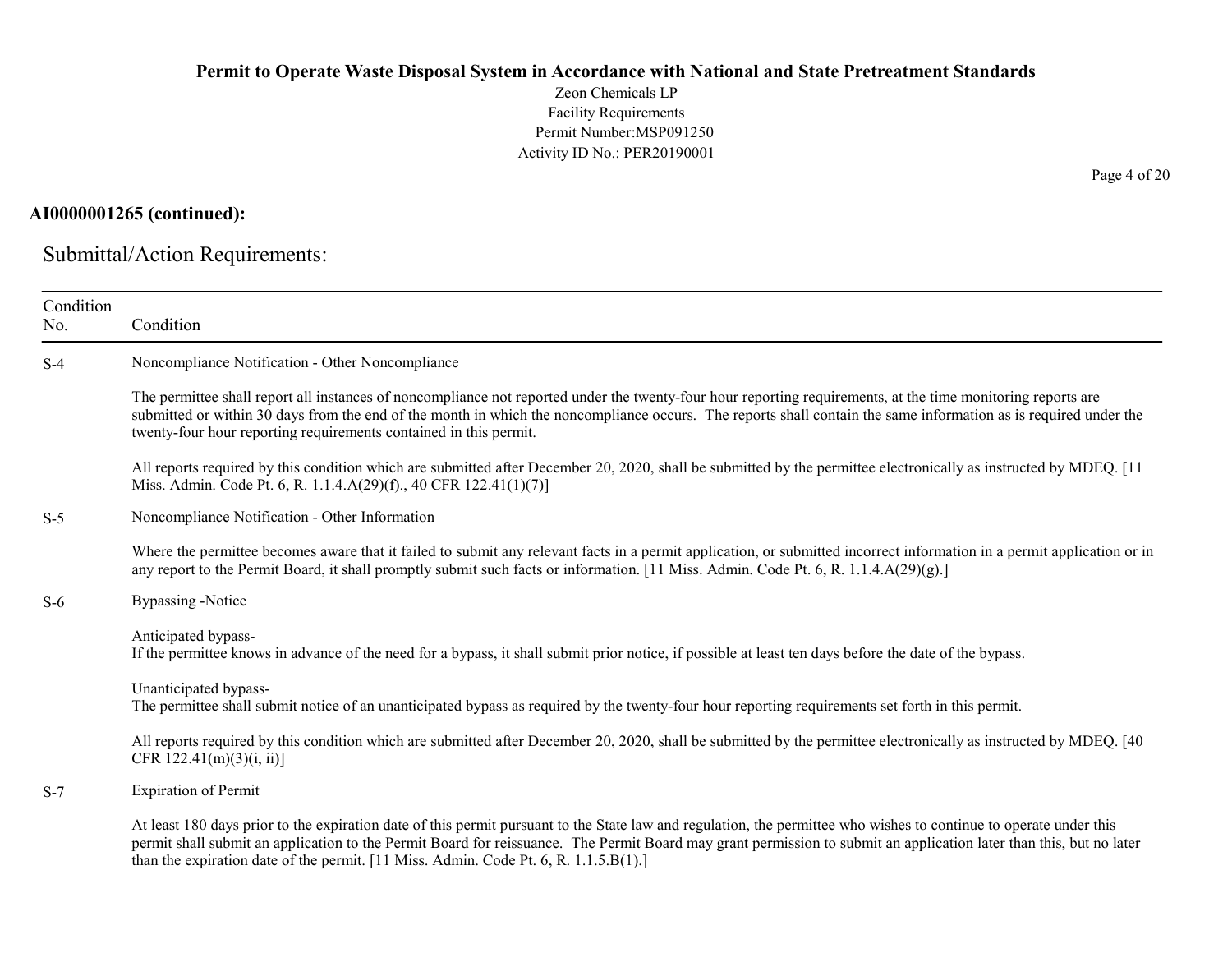Zeon Chemicals LP Facility Requirements Permit Number:MSP091250 Activity ID No.: PER20190001

# AI0000001265 (continued):

Narrative Requirements: Definitions:

| Condition<br>No. | Condition                                                                                                                                                                                                                                                                                                                                                                                                                                                                                                                                                                                   |
|------------------|---------------------------------------------------------------------------------------------------------------------------------------------------------------------------------------------------------------------------------------------------------------------------------------------------------------------------------------------------------------------------------------------------------------------------------------------------------------------------------------------------------------------------------------------------------------------------------------------|
| $T-1$            | Definitions: General                                                                                                                                                                                                                                                                                                                                                                                                                                                                                                                                                                        |
|                  | The permittee shall refer to 11 Miss. Admin. Code Pt. 6, R.1.1.1.A. for definitions of any permit term not specified in this permit. [11 Miss. Admin. Code Pt. 6, R.<br>1.1.1.A.]                                                                                                                                                                                                                                                                                                                                                                                                           |
| $T-2$            | Definitions: Monthly Average                                                                                                                                                                                                                                                                                                                                                                                                                                                                                                                                                                |
|                  | "Monthly Average" means the average of "daily discharges" over a calendar month, calculated as the sum of all "daily discharges" measured during a calendar<br>month divided by the number of "daily discharges" measured during the month. The monthly average for E coli bacteria is the geometric mean of "daily discharges"<br>measured during the calendar month. In computing the geometric mean for E coli bacteria, the value one (1) shall be substituted for sample results of zero. [11]<br>Miss. Admin. Code Pt. 6, R. 1.1.1.A(44).]                                            |
| $T-3$            | Definitions: Daily Discharge                                                                                                                                                                                                                                                                                                                                                                                                                                                                                                                                                                |
|                  | "Daily discharge" means the "discharge of a pollutant" measured during a calendar day or any 24-hour period that reasonably represents the calendar day for<br>purposes of sampling. For pollutants with limitations expressed in units of mass, the "daily discharge" is calculated as the total mass of the pollutant discharged<br>over the day. For pollutants with limitations expressed in other units of measurements, the "daily average" is calculated as the average measurement of the discharge<br>of the pollutant over the day. [11 Miss. Admin. Code Pt. 6, R. 1.1.1.A(15).] |
| $T-4$            | Definitions: Daily Maximum                                                                                                                                                                                                                                                                                                                                                                                                                                                                                                                                                                  |
|                  | "Daily maximum" means the highest "daily discharge" over a calendar month. [11 Miss. Admin. Code Pt. 6, R. 1.1.1.A(16).]                                                                                                                                                                                                                                                                                                                                                                                                                                                                    |
| $T-5$            | Definitions: Toxic Pollutants                                                                                                                                                                                                                                                                                                                                                                                                                                                                                                                                                               |
|                  | "Toxic pollutants" means any pollutant listed as toxic under Section $307(a)(1)$ or, in the case of "sludge use or disposal practices", any pollutant identified in<br>regulations implementing Section 405(d) of the Clean Water Act. [11 Miss. Admin. code Pt.6, R. 1.1.1.A(71).]                                                                                                                                                                                                                                                                                                         |
| T-6              | Definitions: Hazardous Substances                                                                                                                                                                                                                                                                                                                                                                                                                                                                                                                                                           |
|                  | "Hazardous substances" are defined in 40 CFR 116.4                                                                                                                                                                                                                                                                                                                                                                                                                                                                                                                                          |

Page 5 of 20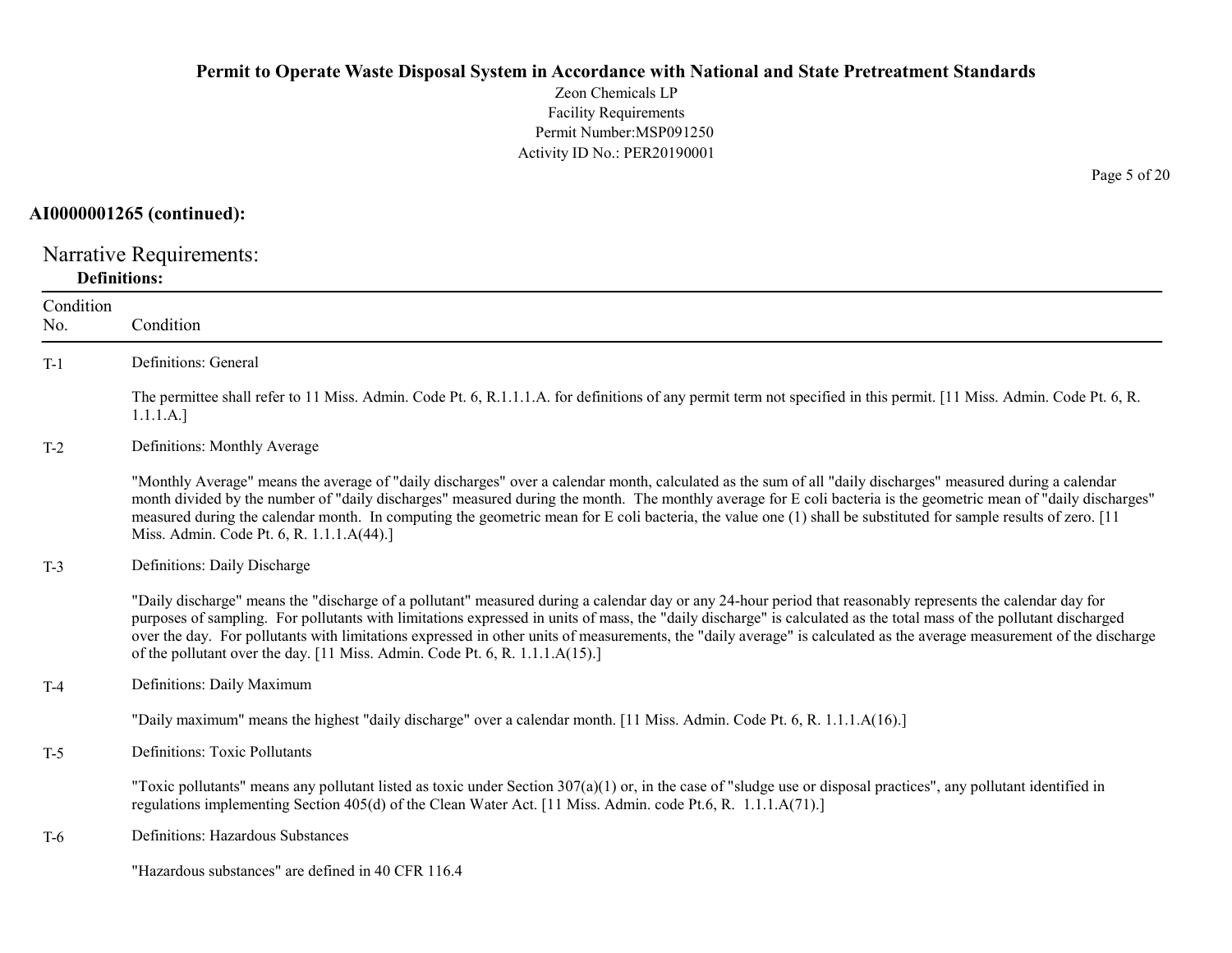Zeon Chemicals LP Facility Requirements Permit Number:MSP091250 Activity ID No.: PER20190001

#### AI0000001265 (continued):

Narrative Requirements: Definitions:

Condition No. Condition T-7 Definitions: Quarterly Average "Quarterly Average" means the average of "daily discharges" over a three month period, calculated as the sum of all "daily discharges" measured during the quarter divided by the number of "daily discharges" measured during the quarter. The quarterly average for E coli bacteria is the geometric mean of "daily discharges" measured during the quarter. In computing the geometric mean for E coli bacteria, the value one (1) shall be substituted for sample results of zero. [11 Miss. Admin. Code Pt. 6, R. 1.1.1.A(61).] T-8 Definitions: Quarterly Maximum "Quarterly Maximum" means the highest "daily discharge" measured over a three-month period. [11 Miss. Admin. Code Pt. 6, R. 1.1.1.A(62).] T-9 Definitions: Yearly Average "Yearly Average" means the average of "daily discharges" over a calendar year, calculated as the sum of all "daily discharges" measured during the calendar year divided by the number of "daily discharges" measured during the calendar year. The yearly average for E coli bacteria is the geometric mean of "daily discharges" during the calendar year. In computing the geometric mean for E coli bacteria, the value one (1) shall be substituted for sample results of zero. [11 Miss. Admin. Code Pt. 6, R. 1.1.1.A(87).] T-10 Definitions: Yearly Maximum "Yearly Maximum" means the highest "daily discharge" measured over a calendar year. [11 Miss. Admin. Code Pt. 6, R. 1.1.4.A(88).]

T-11 Definitions:"Submitted" means the document is postmarked on or before the applicable deadline, except as otherwise specified. 11 Miss. Admin. Code Pt. 6, R. 1.1.1.A(67)

Page 6 of 20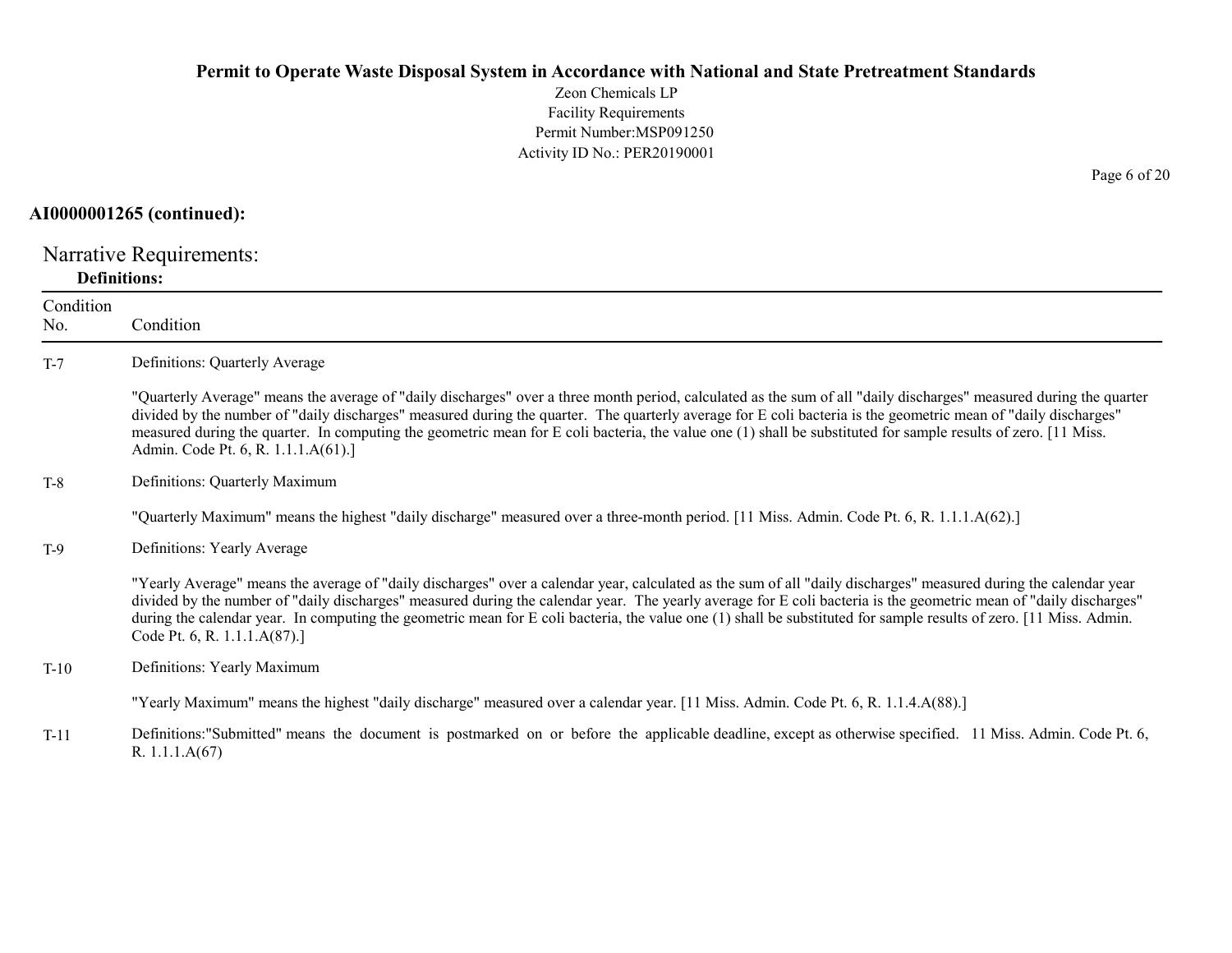Zeon Chemicals LP Facility Requirements Permit Number:MSP091250 Activity ID No.: PER20190001

# AI0000001265 (continued):

Narrative Requirements:

| Condition<br>No. | Condition                                                                                                                                                                                                                                                                                                                                                                                                                                                                                                                                                                                                                                                                                                                                                                                                                                                                                                                                                                                                                                                                                                |
|------------------|----------------------------------------------------------------------------------------------------------------------------------------------------------------------------------------------------------------------------------------------------------------------------------------------------------------------------------------------------------------------------------------------------------------------------------------------------------------------------------------------------------------------------------------------------------------------------------------------------------------------------------------------------------------------------------------------------------------------------------------------------------------------------------------------------------------------------------------------------------------------------------------------------------------------------------------------------------------------------------------------------------------------------------------------------------------------------------------------------------|
| $T-12$           | The issuance of this permit does not relieve the permittee from complying with any requirements which the Publicly Owned Treatment Works (POTW) Authority<br>may deem necessary as a prerequisite to the use of the Authority's sewage system and associated treatment works. [11 Miss. Admin. Code Pt. 6, R. 1.1.4.M.]                                                                                                                                                                                                                                                                                                                                                                                                                                                                                                                                                                                                                                                                                                                                                                                  |
| $T-13$           | The permittee shall achieve compliance with the effluent limitations specified for discharge in accordance with the following schedule: Upon Permit Issuance. [11<br>Miss. Admin. Code Pt. 6, R. 1.1.4.A(9).]                                                                                                                                                                                                                                                                                                                                                                                                                                                                                                                                                                                                                                                                                                                                                                                                                                                                                            |
| $T-14$           | Within 14 days after either an interim or final date of compliance specified by this permit, the permittee shall provide the Permit Board with written notice of his<br>compliance or noncompliance with the requirements or conditions specified to be completed by that date. [11 Miss. Admin. Code Pt. 6, R. 1.1.4.A(10).]                                                                                                                                                                                                                                                                                                                                                                                                                                                                                                                                                                                                                                                                                                                                                                            |
| $T-15$           | No Discharge of Wastewater to Surface Water                                                                                                                                                                                                                                                                                                                                                                                                                                                                                                                                                                                                                                                                                                                                                                                                                                                                                                                                                                                                                                                              |
|                  | The discharge of any wastewater from this facility to the waters of the State of Mississippi shall constitute a violation of this permit, except as provided in the<br>Bypassing and Upset conditions of this permit, or as authorized under separate permit pursuant to Section 402 of the Federal Water Pollution Control Act. [11 Miss.<br>Admin. Code Pt. 6, R. 1.1.1.B.]                                                                                                                                                                                                                                                                                                                                                                                                                                                                                                                                                                                                                                                                                                                            |
| $T-16$           | <b>Facilities Operation</b>                                                                                                                                                                                                                                                                                                                                                                                                                                                                                                                                                                                                                                                                                                                                                                                                                                                                                                                                                                                                                                                                              |
|                  | The permittee shall at all times properly operate, maintain, and when necessary, promptly replace all facilities and systems of collection, treatment and control (and<br>related appurtenances) which are installed or used by the permittee to achieve compliance with the conditions of this permit. Proper operation and maintenance<br>includes adequate laboratory controls and appropriate quality assurance procedures. Proper replacement includes maintaining an adequate inventory of replacement<br>equipment and parts for prompt replacement when necessary to maintain continuous collection and treatment of wastewater. This provision requires the operation<br>of back-up or auxiliary facilities or similar systems which are installed by a permittee only when the operation is necessary to achieve compliance with the<br>conditions of the permit. The Permit Board may require regular reporting of internal operational and maintenance parameters where necessary to confirm proper<br>operation of a waste treatment system. [11 Miss. Admin. Code Pt. 6, R. 1.1.4.A.(18).] |
| $T-17$           | Representative Sampling                                                                                                                                                                                                                                                                                                                                                                                                                                                                                                                                                                                                                                                                                                                                                                                                                                                                                                                                                                                                                                                                                  |
|                  | Samples and measurements taken as required herein shall be representative of the volume and nature of the monitored wastewater. [11 Miss. Admin. Code Pt. 6, R.<br>1.1.4.A(28)(e).                                                                                                                                                                                                                                                                                                                                                                                                                                                                                                                                                                                                                                                                                                                                                                                                                                                                                                                       |

Page 7 of 20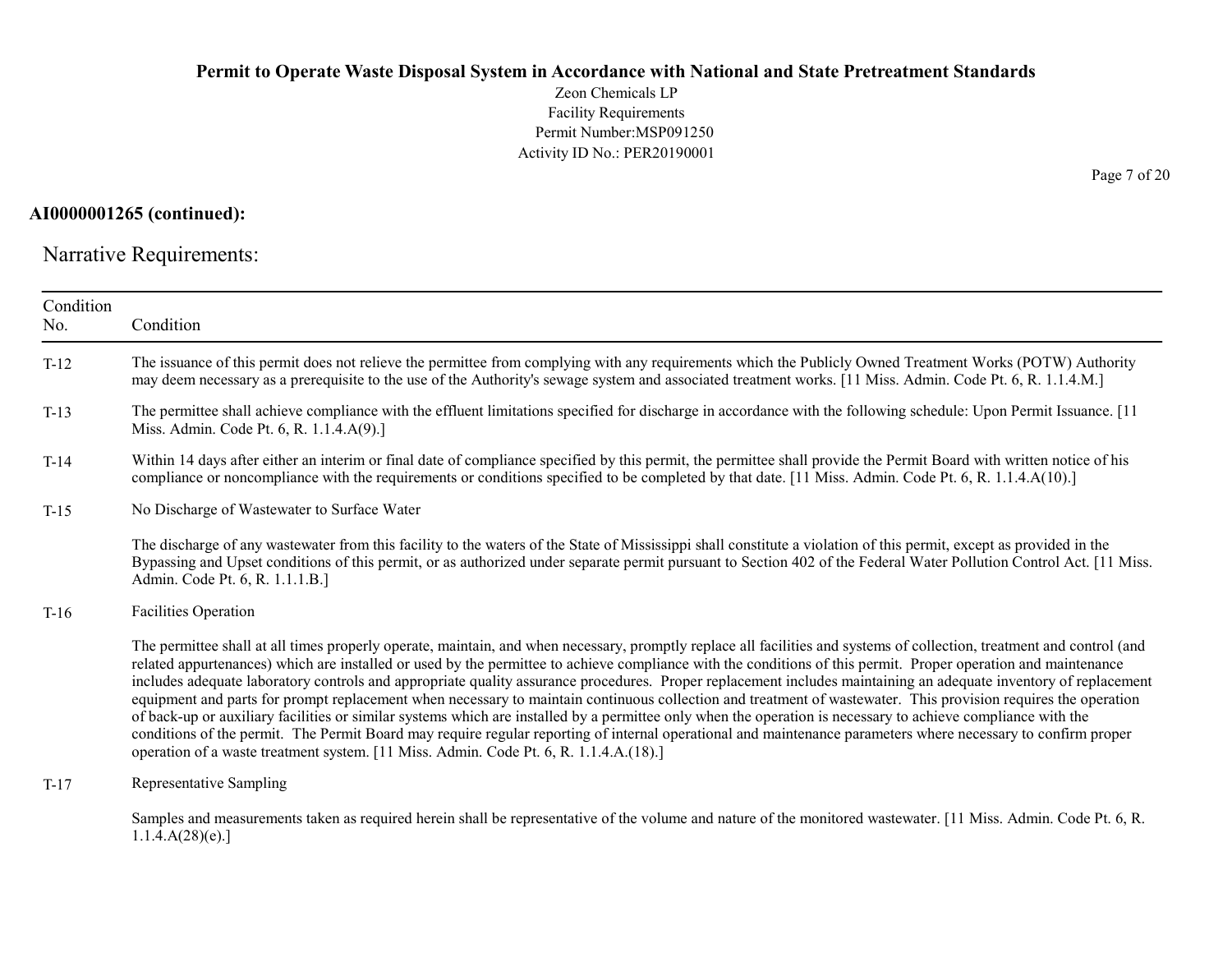Zeon Chemicals LP Facility Requirements Permit Number:MSP091250 Activity ID No.: PER20190001

AI0000001265 (continued):

Narrative Requirements:

| Condition<br>No. | Condition                                                                                                                                                                                                                                                                                                                                                                                                                                                                                                                                                                                                                                                                                                                                                                                                                                                                                                                                                                      |
|------------------|--------------------------------------------------------------------------------------------------------------------------------------------------------------------------------------------------------------------------------------------------------------------------------------------------------------------------------------------------------------------------------------------------------------------------------------------------------------------------------------------------------------------------------------------------------------------------------------------------------------------------------------------------------------------------------------------------------------------------------------------------------------------------------------------------------------------------------------------------------------------------------------------------------------------------------------------------------------------------------|
| $T-18$           | Reporting                                                                                                                                                                                                                                                                                                                                                                                                                                                                                                                                                                                                                                                                                                                                                                                                                                                                                                                                                                      |
|                  | If the results for a given sample analysis are such that any parameter (other than E coli) is not detected at or above the minimum level for the test method used, a<br>value of zero will be used for that sample in calculating an arithmetic mean value for the parameter. If the resulting calculated arithmetic mean value for that<br>reporting period is zero, the permittee shall report "NODI = B" on the DMR. For E coli, a value of 1.0 shall be used in calculating the geometric mean. If the<br>resulting E coli mean value is 1.0, the permittee shall report "NODI = B" on the DMR. For each quantitative sample value that is not detectable, the test method<br>used and the minimum level for that method for that parameter shall be attached to and submitted with the DMR. The permittee shall then be considered in<br>compliance with the appropriate effluent limitation and/or reporting requirement. [11 Miss. Admin. Code Pt. 6, Ch. 1., Subch. 2] |
| $T-19$           | Reporting                                                                                                                                                                                                                                                                                                                                                                                                                                                                                                                                                                                                                                                                                                                                                                                                                                                                                                                                                                      |
|                  | If the permittee monitors any pollutant as prescribed in the permit more frequently than required by the permit using test procedures approved under 40 CFR Part<br>136 or, in the case of sludge use or disposal, approved under 40 CFR Part 136 unless otherwise specified in 40 CFR Part 503, or as specified in the permit, the<br>results of this monitoring shall be included in the calculation and reporting of the data submitted in the DMR or sludge reporting form specified by the Permit<br>Board. [11 Miss. Admin. Code Pt. 6, R. 1.1.4.A(15)(c)(2).]                                                                                                                                                                                                                                                                                                                                                                                                           |
| $T-20$           | Reporting                                                                                                                                                                                                                                                                                                                                                                                                                                                                                                                                                                                                                                                                                                                                                                                                                                                                                                                                                                      |
|                  | Calculations for all limitations which require averaging of measurements shall utilize an arithmetic mean unless otherwise specified by the Permit Board in the<br>permit. [11 Miss. Admin. Code Pt. 6, R. 1.1.4.A(15)(c)(3).]                                                                                                                                                                                                                                                                                                                                                                                                                                                                                                                                                                                                                                                                                                                                                 |
| $T-21$           | <b>Test Procedures</b>                                                                                                                                                                                                                                                                                                                                                                                                                                                                                                                                                                                                                                                                                                                                                                                                                                                                                                                                                         |
|                  | Test procedures for the analysis of pollutants shall include those set forth in 40 CFR 136 or alternative procedures approved and/or promulgated by EPA. [11 Miss.]<br>Admin. Code Pt. 6, R. 1.1.4.A(30).]                                                                                                                                                                                                                                                                                                                                                                                                                                                                                                                                                                                                                                                                                                                                                                     |
| $T-22$           | Records Retention                                                                                                                                                                                                                                                                                                                                                                                                                                                                                                                                                                                                                                                                                                                                                                                                                                                                                                                                                              |
|                  | All records and results of monitoring activities required by this permit, including calibration and maintenance records, shall be retained by the permittee for a<br>minimum of three (3) years, unless otherwise required or extended by the Permit Board, copies of which shall be furnished to the Department upon request. [11]<br>Miss. Admin. Code Pt. 6, R. 1.1.4.A(29)(a).]                                                                                                                                                                                                                                                                                                                                                                                                                                                                                                                                                                                            |

Page 8 of 20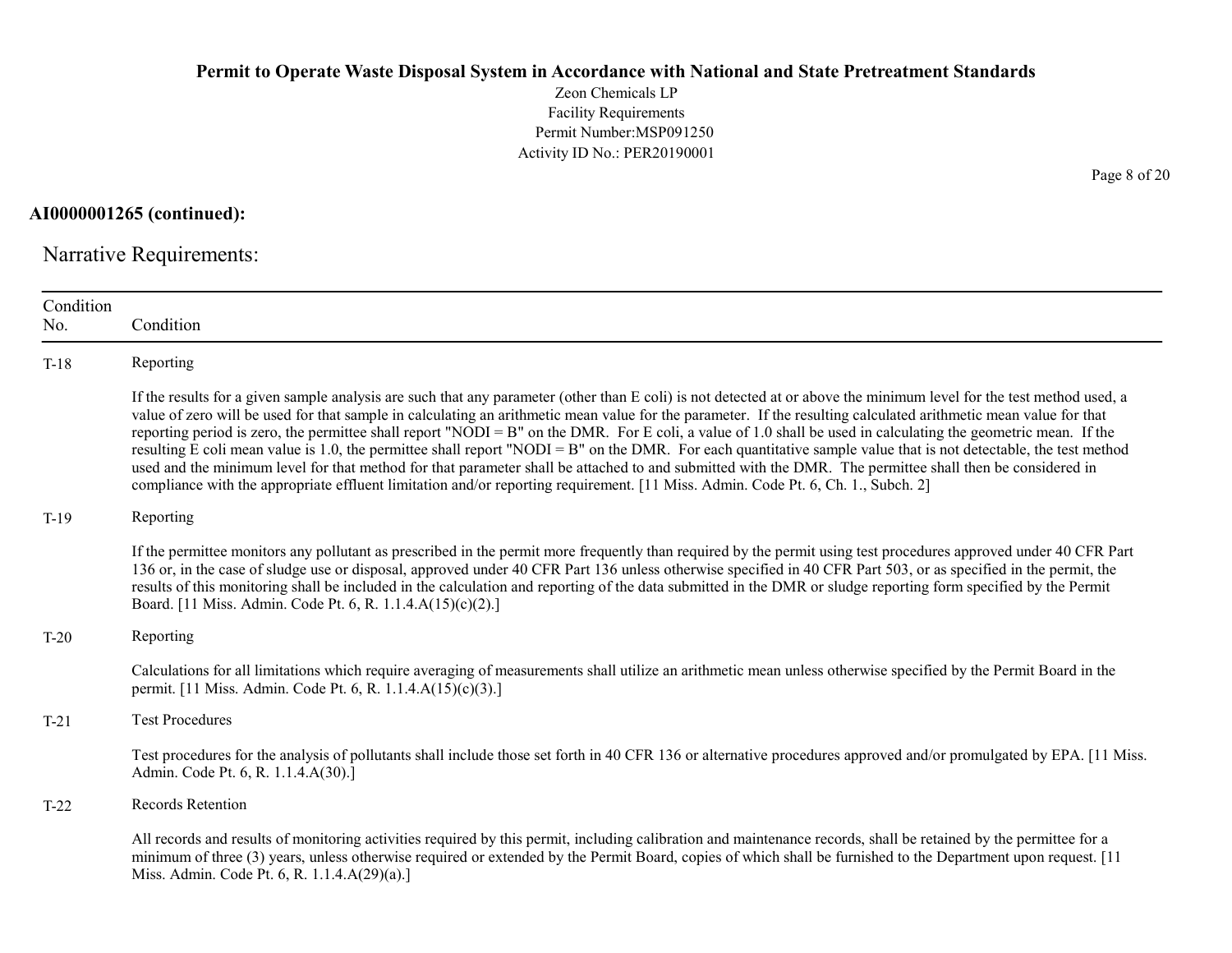Zeon Chemicals LP Facility Requirements Permit Number:MSP091250 Activity ID No.: PER20190001

AI0000001265 (continued):

Narrative Requirements:

| Condition<br>No. | Condition                                                                                                                                                                                                                                                                                                                                                                                                                                                                                                                                                                                                                                        |
|------------------|--------------------------------------------------------------------------------------------------------------------------------------------------------------------------------------------------------------------------------------------------------------------------------------------------------------------------------------------------------------------------------------------------------------------------------------------------------------------------------------------------------------------------------------------------------------------------------------------------------------------------------------------------|
| $T-23$           | <b>Falsifying Reports</b>                                                                                                                                                                                                                                                                                                                                                                                                                                                                                                                                                                                                                        |
|                  | Any permittee who falsifies, tampers with, or knowingly renders inaccurate any monitoring device or method required by the Permit Board to be maintained as a<br>condition in a permit, or who alters or falsifies the results obtained by such devices or methods and/or any written report required by or in response to a permit<br>condition, shall be deemed to have violated a permit condition and shall be subject to the penalties provided for a violation of a permit condition pursuant to Section<br>49-17-43 of the Code. [11 Miss. Admin. code Pt. 6, R. 1.1.4.A(29)(d).]                                                         |
| $T-24$           | Compliance with Permit Conditions                                                                                                                                                                                                                                                                                                                                                                                                                                                                                                                                                                                                                |
|                  | All discharges authorized by the permit shall be consistent with the terms and conditions of the permit and the permittee shall make all reasonable efforts to meet<br>any interim or final dates for compliance specified therein. [11 Miss. Admin. Code Pt. 6, R. 1.1.4.A(13).]                                                                                                                                                                                                                                                                                                                                                                |
| $T-25$           | Facility Expansion and/or Modification                                                                                                                                                                                                                                                                                                                                                                                                                                                                                                                                                                                                           |
|                  | Any facility expansion, production increases, process modifications, changes in discharge volume or location or other changes in operations or conditions of the<br>permittee which may result in a new or increased discharge of waste, shall be reported to the Permit Board by submission of a new application for a permit pursuant<br>to 11 Miss. Admin. Code Pt. 6, R. 1.1.2.A. of the Mississippi Wastewater Regulations, or if the discharge does not violate effluent limitations specified in the<br>permit, by submitting to the Permit Board a notice of a new or increased discharge. [11 Miss. Admin. Code Pt. 6, R. 1.1.4.A(14).] |
| $T-26$           | Routine Reporting                                                                                                                                                                                                                                                                                                                                                                                                                                                                                                                                                                                                                                |
|                  | Such test results, reports, or other data as the Mississippi Environmental Quality Permit Board may determine to be necessary shall be submitted as specified<br>elsewhere in the permit to the following address:                                                                                                                                                                                                                                                                                                                                                                                                                               |
|                  | Mississippi Department of Environmental Quality<br>Office of Pollution Control<br>P.O. Box 2261<br>Jackson, Mississippi 39225. [11 Miss. Admin. code Pt. 6, R. 1.1.4.A(16).]                                                                                                                                                                                                                                                                                                                                                                                                                                                                     |

Page 9 of 20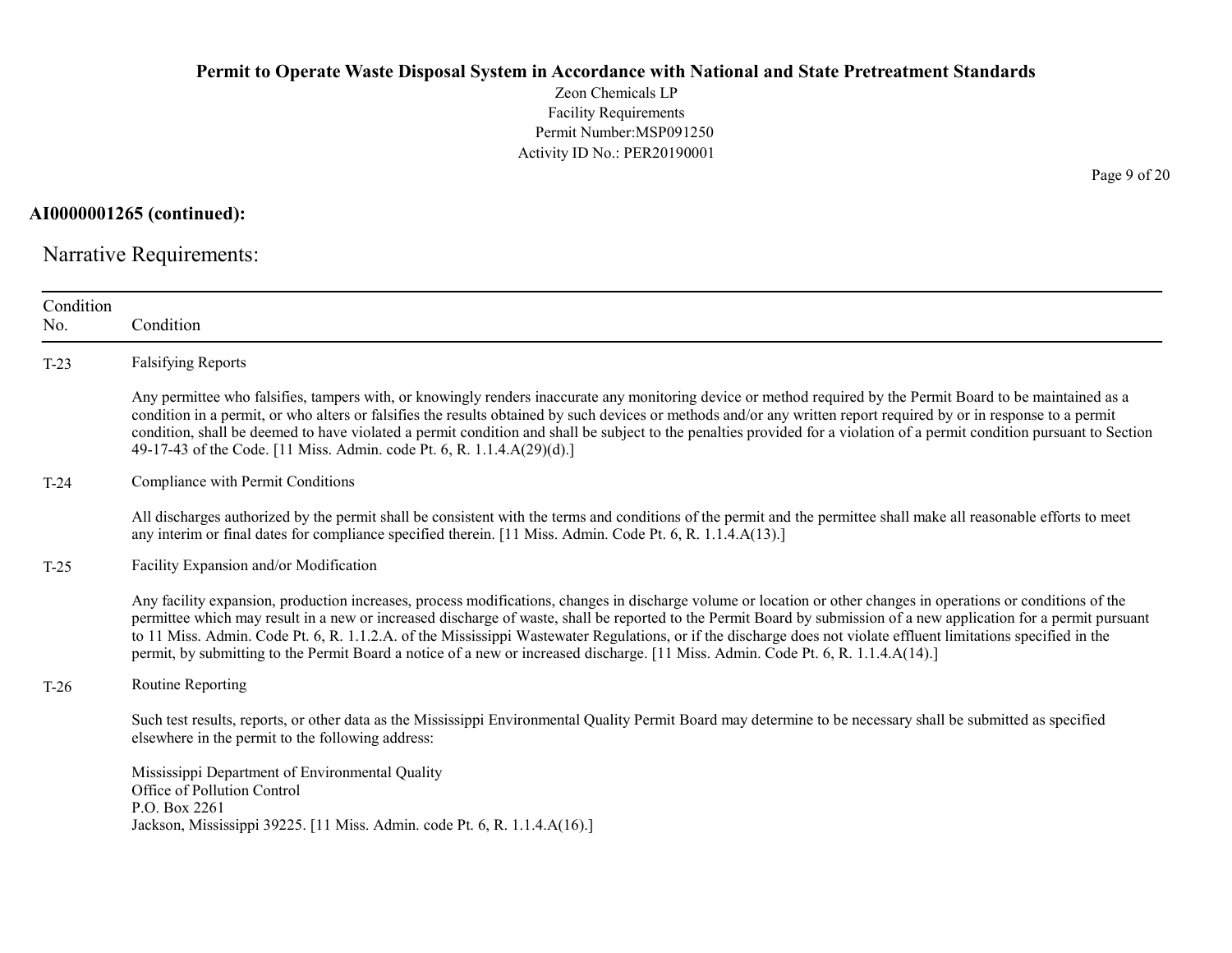Zeon Chemicals LP Facility Requirements Permit Number:MSP091250 Activity ID No.: PER20190001

AI0000001265 (continued):

Narrative Requirements:

| Condition<br>No.                         | Condition                                                                                                                                                                                                                                                                                                                                                                                                                                                                                                                                                                                                                                                                                                                                                                                                              |
|------------------------------------------|------------------------------------------------------------------------------------------------------------------------------------------------------------------------------------------------------------------------------------------------------------------------------------------------------------------------------------------------------------------------------------------------------------------------------------------------------------------------------------------------------------------------------------------------------------------------------------------------------------------------------------------------------------------------------------------------------------------------------------------------------------------------------------------------------------------------|
| $T-27$                                   | Duty to Mitigate                                                                                                                                                                                                                                                                                                                                                                                                                                                                                                                                                                                                                                                                                                                                                                                                       |
|                                          | The permittee shall take all reasonable steps to minimize or prevent any discharge or sludge use or disposal in violation of the permit that has a reasonable<br>likelihood of adversely affecting human health or the environment. [11 Miss. Admin. Code Pt. 6, R. 1.1.4.A(19).]                                                                                                                                                                                                                                                                                                                                                                                                                                                                                                                                      |
| $T-28$                                   | <b>Bypassing</b>                                                                                                                                                                                                                                                                                                                                                                                                                                                                                                                                                                                                                                                                                                                                                                                                       |
|                                          | The permittee shall comply with the terms and conditions regarding bypass found in 40 CFR 403.17. [11 Miss. Admin. Code Pt. 6, R. 1.1.4.M.]                                                                                                                                                                                                                                                                                                                                                                                                                                                                                                                                                                                                                                                                            |
| <b>Bypassing - Definitions</b><br>$T-29$ |                                                                                                                                                                                                                                                                                                                                                                                                                                                                                                                                                                                                                                                                                                                                                                                                                        |
|                                          | "Bypass" means the intentional diversion of waste streams from any portion of the permittee's treatment facility.                                                                                                                                                                                                                                                                                                                                                                                                                                                                                                                                                                                                                                                                                                      |
|                                          | "Severe property damage" means substantial physical damage to property, damage to the treatment facilities which causes them to become inoperable, or substantial<br>and permanent loss of natural resources which can reasonably be expected to occur in the absence of a bypass. Severe property damage does not mean economic<br>loss caused by delays in production. $[40 \text{ CFR } 403.17(a)]$                                                                                                                                                                                                                                                                                                                                                                                                                 |
| $T-30$                                   | Bypassing-Prohibition of Bypass                                                                                                                                                                                                                                                                                                                                                                                                                                                                                                                                                                                                                                                                                                                                                                                        |
|                                          | Bypass is prohibited, and the Commission may take enforcement action against a permittee unless:<br>(1) Bypass was unavoidable to prevent loss of life, personal injury, or severe property damage.<br>(2) There were no feasible alternatives to the bypass, such as the use of auxiliary treatment facilities, retention of untreated wastes, or maintenance during normal<br>periods of equipment downtime. This condition is not satisfied if adequate back-up equipment should have been installed in the exercise of reasonable engineering<br>judgement to prevent a bypass which occurred during normal periods of equipment downtime or preventative maintenance; and<br>(3) The permittee submitted notices as required under the notice of bypass requirement in this permit. $[40 \text{ CFR } 403.17(d)]$ |
| $T-31$                                   | Upsets                                                                                                                                                                                                                                                                                                                                                                                                                                                                                                                                                                                                                                                                                                                                                                                                                 |
|                                          | The permittee shall meet the conditions of 40 CFR 403.16 regarding "Upsets" and as in the upset requirements of this permit. [11 Miss. Admin. Code Pt. 6, R.<br>$1.1.4.M.$ ]                                                                                                                                                                                                                                                                                                                                                                                                                                                                                                                                                                                                                                           |

Page 10 of 20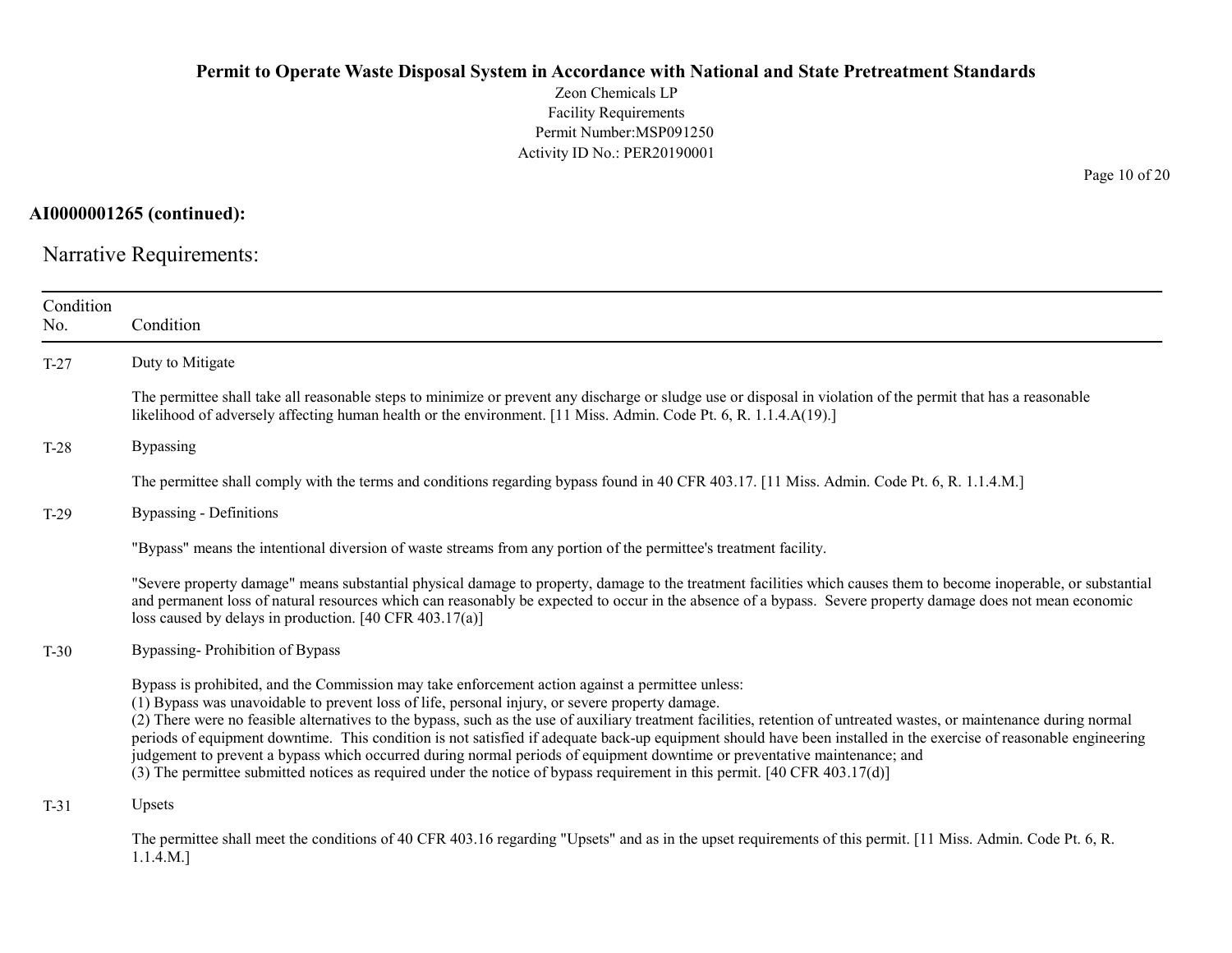Zeon Chemicals LP Facility Requirements Permit Number:MSP091250 Activity ID No.: PER20190001

AI0000001265 (continued):

Narrative Requirements:

| Condition<br>No. | Condition                                                                                                                                                                                                                                                                                                                                                                                                                                                                                          |
|------------------|----------------------------------------------------------------------------------------------------------------------------------------------------------------------------------------------------------------------------------------------------------------------------------------------------------------------------------------------------------------------------------------------------------------------------------------------------------------------------------------------------|
| $T-32$           | <b>Upsets-Definition</b>                                                                                                                                                                                                                                                                                                                                                                                                                                                                           |
|                  | "Upset" means an exceptional incident in which there is unintentional and temporary noncompliance with categorical pretreatment standards because of factors<br>beyond the reasonable control of the permittee. An upset does not include noncompliance to the extent caused by operational error, improperly designed treatment<br>facilities, inadequate treatment facilities, lack of preventive maintenance, or careless or improper operation. [11 Miss. Admin. Code Pt. 6, R. 1.1.4.A(27).)] |
| $T-33$           | Upsets - Effect of an upset                                                                                                                                                                                                                                                                                                                                                                                                                                                                        |
|                  | An upset constitutes an affirmative defense to an action brought for noncompliance with categorical pretreatment standards if the "conditions necessary for<br>demonstration of upset" requirements of this permit are met. No determination made during administrative review of claims that noncompliance was caused by<br>upset, and before an action for noncompliance, is final administrative action subject to judicial review. [11 Miss. Admin. Code Pt. 6, R. 1.1.4.A(27).]               |
| $T-34$           | Upsets - Conditions necessary for demonstration of upset                                                                                                                                                                                                                                                                                                                                                                                                                                           |
|                  | A permittee who wishes to establish the affirmative defense of upset shall demonstrate, through properly signed contemporaneous operating logs, or other relevant<br>evidence that:                                                                                                                                                                                                                                                                                                                |
|                  | $(1)$ An upset occurred and that the permittee can identify the cause(s) of the upset;<br>(2) The permitted facility was at the time being properly operated in a prudent and workmanlike manner and in compliance with applicable operation and<br>maintenance procedures; and;<br>(3) The permittee submitted notice of the upset as required in 40 CFR 403.16(c)(3)(24-hour notice of noncompliance). [11 Miss. Admin. Code Pt. 6, R.<br>1.1.4.A(27).                                           |
| $T-35$           | Upsets - Burden of proof                                                                                                                                                                                                                                                                                                                                                                                                                                                                           |
|                  | In any enforcement proceeding the permittee seeking to establish the occurrence of an upset has the burden of proof. [11 Miss. Admin. Code Pt. 6, R. 1.1.4.A(27).]                                                                                                                                                                                                                                                                                                                                 |

Page 11 of 20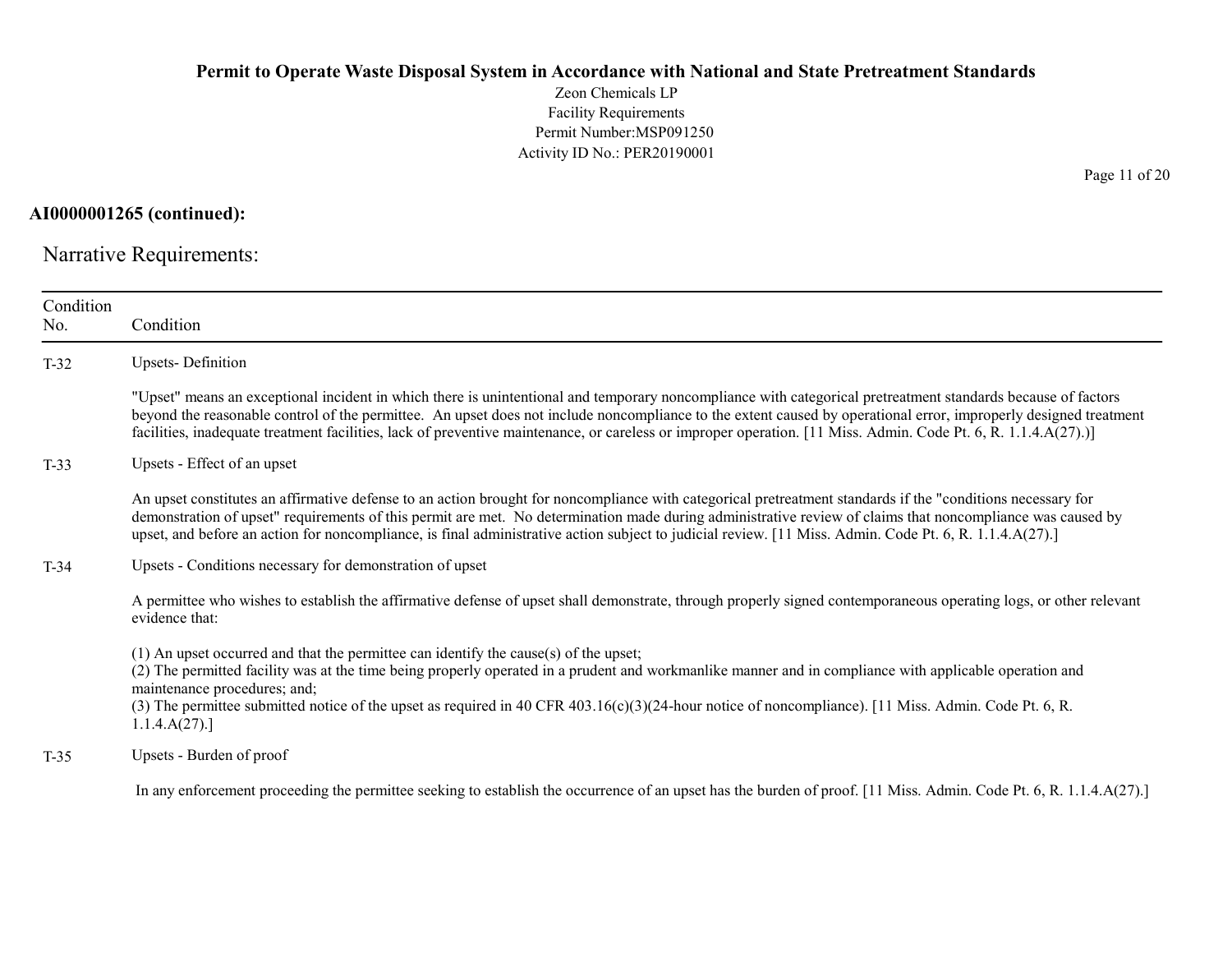Zeon Chemicals LP Facility Requirements Permit Number:MSP091250 Activity ID No.: PER20190001

AI0000001265 (continued):

Narrative Requirements:

| Condition<br>Condition<br>No. |                                                                                                                                                                                                                                                                                                                                                                                                                                                                                                                                                                                                                                                                                                                                                                               |  |  |
|-------------------------------|-------------------------------------------------------------------------------------------------------------------------------------------------------------------------------------------------------------------------------------------------------------------------------------------------------------------------------------------------------------------------------------------------------------------------------------------------------------------------------------------------------------------------------------------------------------------------------------------------------------------------------------------------------------------------------------------------------------------------------------------------------------------------------|--|--|
| $T-36$                        | Upsets- User responsibility in case of upset                                                                                                                                                                                                                                                                                                                                                                                                                                                                                                                                                                                                                                                                                                                                  |  |  |
|                               | The Industrial User shall control production or all discharges to the extent necessary to maintain compliance with categorical Pretreatment Standards upon<br>reduction, loss, or failure of its treatment facility until the facility is restored or an alternative method of treatment is provided. This requirement applies in the<br>situation where among other things, the primary source of power of the treatment facility is reduced, lost or fails. [40 CFR 403.16(f)]                                                                                                                                                                                                                                                                                              |  |  |
| $T-37$                        | <b>Removed Substances</b>                                                                                                                                                                                                                                                                                                                                                                                                                                                                                                                                                                                                                                                                                                                                                     |  |  |
|                               | Solids, sludges, filter backwash, or other residuals removed in the course of treatment or control of wastewater shall be disposed of in a manner such as to prevent<br>such materials from entering State waters and in a manner consistent with the Mississippi Solid Waste Disposal Act, the Federal Resource Conservation and<br>Recovery Act, and the Mississippi Water Pollution Control Act. [11 Miss. Admin. Code Pt. 6, R. 1.1.4.A(21).]                                                                                                                                                                                                                                                                                                                             |  |  |
| $T-38$                        | Power Failures                                                                                                                                                                                                                                                                                                                                                                                                                                                                                                                                                                                                                                                                                                                                                                |  |  |
|                               | If electric power is required, in order to maintain compliance with the conditions and prohibitions of the permit, the permittee shall either:                                                                                                                                                                                                                                                                                                                                                                                                                                                                                                                                                                                                                                |  |  |
|                               | (1) Provide an alternative power source to operate the wastewater control facilities; or, if such alternative power source is not in existence, and no date for its<br>implementation appears in the permit,<br>(2) Halt, reduce, or otherwise control production and/or all wastewater flows upon reduction, loss, or failure of the primary source of power to the wastewater<br>control facilities. [11 Miss. Admin. Code Pt. 6, R.1.1.4.A(22).]                                                                                                                                                                                                                                                                                                                           |  |  |
| $T-39$                        | Inspection and Entry                                                                                                                                                                                                                                                                                                                                                                                                                                                                                                                                                                                                                                                                                                                                                          |  |  |
|                               | The permittee shall allow any authorized Commission representative to enter the permittee's premises where a wastewater source is located or in which records are<br>required to be kept under the terms and conditions of this permit, at any reasonable time, to have access to and copy any applicable records, to inspect process<br>facilities, treatment works, monitoring methods or equipment or to take samples, as authorized by Section 49-17-21 of the Code. In the event of investigation during<br>an emergency response action, a reasonable time shall be any time of the day or night. Follow-up investigations subsequent to the conclusion of the emergency<br>event shall be conducted at reasonable times. [11 Miss. Admin. Code Pt. 6, R. 1.1.4.A(17).] |  |  |

Page 12 of 20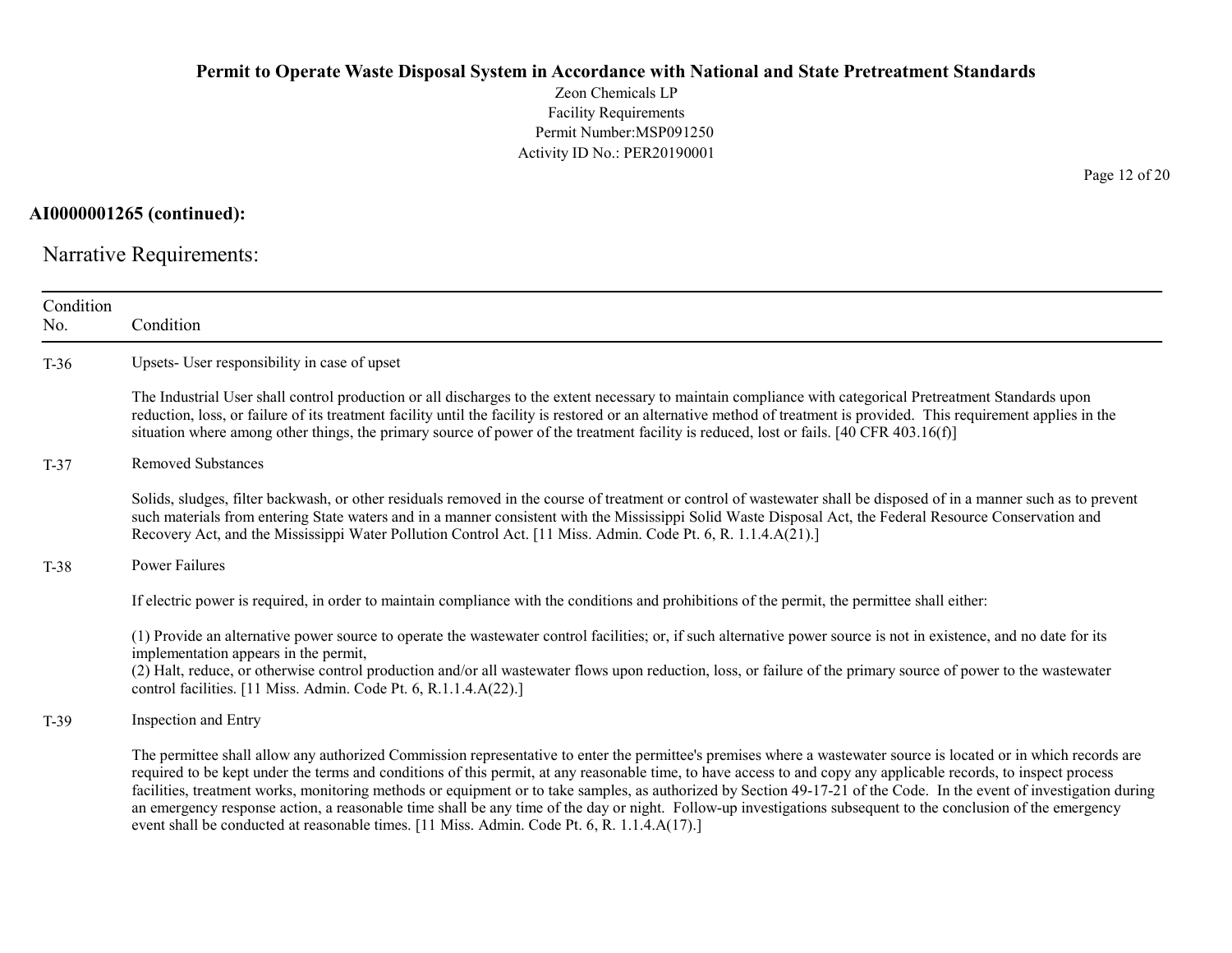Zeon Chemicals LP Facility Requirements Permit Number:MSP091250 Activity ID No.: PER20190001

AI0000001265 (continued):

Narrative Requirements:

| Condition<br>No. | Condition                                                                                                                                                                                                                                                                                                                                                                                                                                                                                                                                                                                                                                                                                                                                                                                                                                                                                                                                                                                                                                                                                                                                                                                                                                                                                                                                                                                                                                                                                                                                               |  |
|------------------|---------------------------------------------------------------------------------------------------------------------------------------------------------------------------------------------------------------------------------------------------------------------------------------------------------------------------------------------------------------------------------------------------------------------------------------------------------------------------------------------------------------------------------------------------------------------------------------------------------------------------------------------------------------------------------------------------------------------------------------------------------------------------------------------------------------------------------------------------------------------------------------------------------------------------------------------------------------------------------------------------------------------------------------------------------------------------------------------------------------------------------------------------------------------------------------------------------------------------------------------------------------------------------------------------------------------------------------------------------------------------------------------------------------------------------------------------------------------------------------------------------------------------------------------------------|--|
| $T-40$           | Transfer of Ownership or Control                                                                                                                                                                                                                                                                                                                                                                                                                                                                                                                                                                                                                                                                                                                                                                                                                                                                                                                                                                                                                                                                                                                                                                                                                                                                                                                                                                                                                                                                                                                        |  |
|                  | This permit is not transferable to any person without proper modification of this permit following procedures found in [11 Miss. Admin. Code Pt. 6, R. 1.1.5.C.]                                                                                                                                                                                                                                                                                                                                                                                                                                                                                                                                                                                                                                                                                                                                                                                                                                                                                                                                                                                                                                                                                                                                                                                                                                                                                                                                                                                        |  |
| $T-41$           | <b>Signatory Requirements</b>                                                                                                                                                                                                                                                                                                                                                                                                                                                                                                                                                                                                                                                                                                                                                                                                                                                                                                                                                                                                                                                                                                                                                                                                                                                                                                                                                                                                                                                                                                                           |  |
|                  | All applications, reports, or information submitted to the Permit Board shall be signed and certified. [11 Miss. Admin. Code Pt. 6, R. 1.1.2.C.]                                                                                                                                                                                                                                                                                                                                                                                                                                                                                                                                                                                                                                                                                                                                                                                                                                                                                                                                                                                                                                                                                                                                                                                                                                                                                                                                                                                                        |  |
| $T-42$           | Signatory Requirements - Application Signatures<br>All permit applications shall be signed as follows:<br>(1) For a corporation: by a responsible corporate officer. For the purpose of this Section, a responsible corporate officer means: (i) a president, secretary, treasurer<br>or vice president of the corporation in charge of a principal business function, or any other person who performs similar policy - or decision-making function for the<br>corporation, or (ii) the manager of one or more manufacturing, production, or operating facilities provided, the manager is authorized to make management<br>decisions which govern the operation of the regulated facility including having the explicit or implicit duty of making major capital investment recommendations,<br>and initiating and directing other comprehensive measures to assure long term environmental compliance with environmental laws and regulations; the manager can<br>ensure that the necessary systems are established or actions taken to gather complete and accurate information for permit application requirements; and where<br>authority to sign documents has been assigned or delegated to the manager in accordance with corporate procedures.<br>(2) For a partnership or sole proprietorship: by a general partner or the proprietor, respectively; or<br>(3) For a municipality, State, Federal, or other public agency: by either a principal executive officer or ranking elected official. [11 Miss. Admin. Code Pt. 6, R.<br>1.1.2.C.] |  |

Page 13 of 20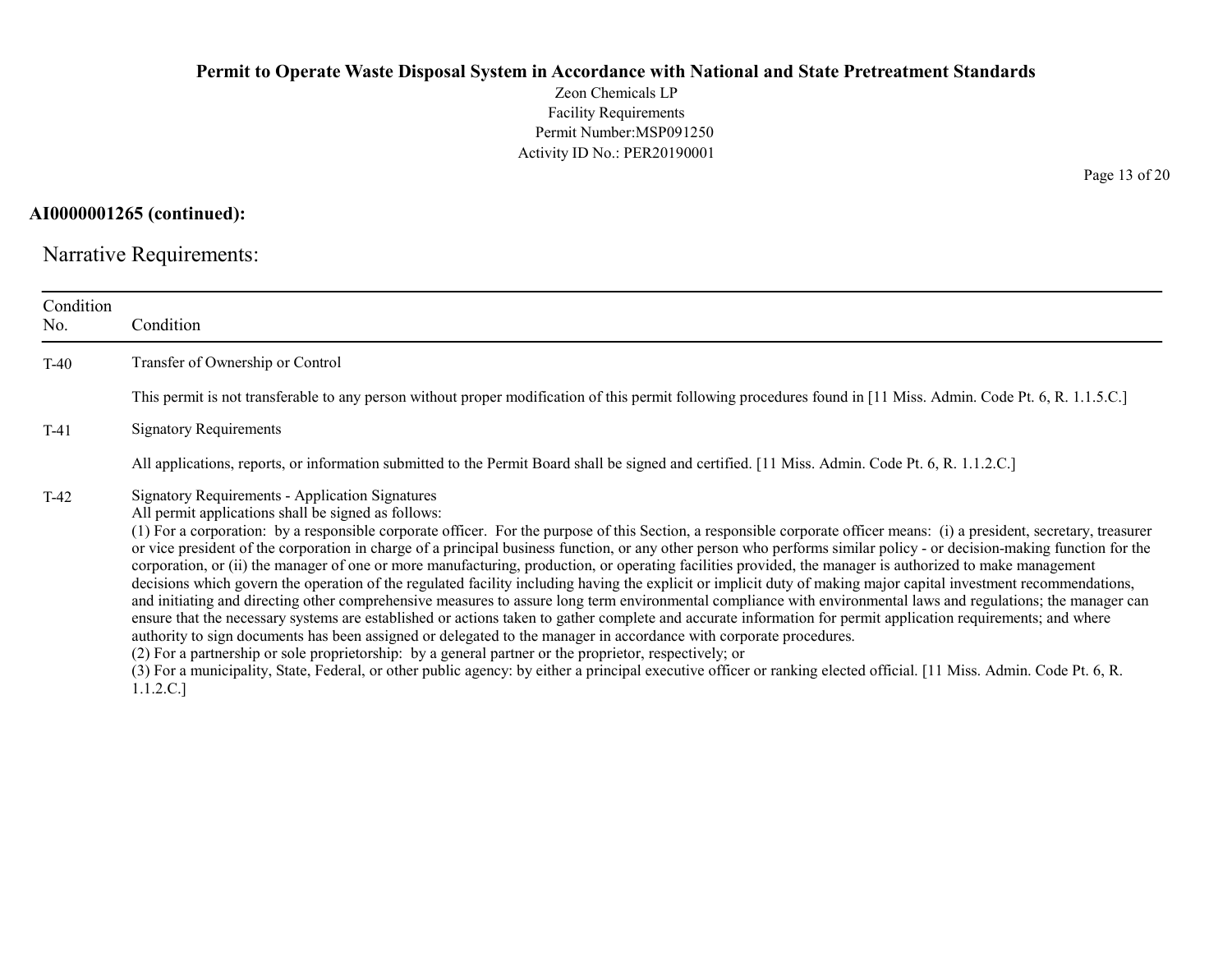Zeon Chemicals LP Facility Requirements Permit Number:MSP091250 Activity ID No.: PER20190001

#### AI0000001265 (continued):

Narrative Requirements:

| Condition<br>No. | Condition                                                                                                                                                                                                                                                                                                                                                                                                                                                                                                                                                                                                                                                                                          |
|------------------|----------------------------------------------------------------------------------------------------------------------------------------------------------------------------------------------------------------------------------------------------------------------------------------------------------------------------------------------------------------------------------------------------------------------------------------------------------------------------------------------------------------------------------------------------------------------------------------------------------------------------------------------------------------------------------------------------|
| $T-43$           | Signatory Requirements - Reports and Other Information                                                                                                                                                                                                                                                                                                                                                                                                                                                                                                                                                                                                                                             |
|                  | All reports required by the permit and other information requested by the Permit Board shall be signed by a person described by the application signature<br>requirements in this permit or by a duly authorized representative of that person. A person is a duly authorized representative only if:                                                                                                                                                                                                                                                                                                                                                                                              |
|                  | (1) The authorization is made in writing by a person described by the application signature requirements;<br>(2) The authorization specifies either an individual or a position having responsibility for the overall operation of the regulated facility or activity, such as the<br>position of plant manager, operator of a well or a well field, superintendent, position having overall responsibility for environmental matters for the company. (A<br>duly authorized representative may thus be either a named individual or any individual occupying a named position.); and<br>(3) The written authorization is submitted to the Permit Board. [11 Miss. Admin. Code Pt. 6, R. 1.1.2.C.] |
| $T-44$           | Signatory Requirements - Changes to Authorization                                                                                                                                                                                                                                                                                                                                                                                                                                                                                                                                                                                                                                                  |
|                  | If an authorization under the signatory requirements of this permit is no longer accurate because a different individual or position has responsibility for the overall<br>operation of the facility, a new authorization satisfying the signatory requirements of this permit must be submitted to the Permit Board prior to or together with any<br>reports, information, or applications. [11 Miss. Admin. Code Pt. 6, R. 1.1.4.M.]                                                                                                                                                                                                                                                             |
| $T-45$           | Signatory Requirements - Certification                                                                                                                                                                                                                                                                                                                                                                                                                                                                                                                                                                                                                                                             |
|                  | Any person signing a document under the signatory requirements stated in this permit shall make the following certification:                                                                                                                                                                                                                                                                                                                                                                                                                                                                                                                                                                       |
|                  | "I certify under penalty of law that this document and all attachments were prepared under the direction or supervision in accordance with a system designed to<br>assure that qualified personnel properly gather and evaluate the information submitted. Based on my inquiry of the person or persons who manage the system, or<br>those persons directly responsible for gathering the information, the information submitted is, to the best of my knowledge and belief, true, accurate, and complete.<br>I am aware that there are significant penalties for submitting false information, including the possibility of fine and imprisonment for knowing violations." [11 Miss.              |

Admin. Code Pt. 6, R. 1.1.4.A(29)(d).]

Page 14 of 20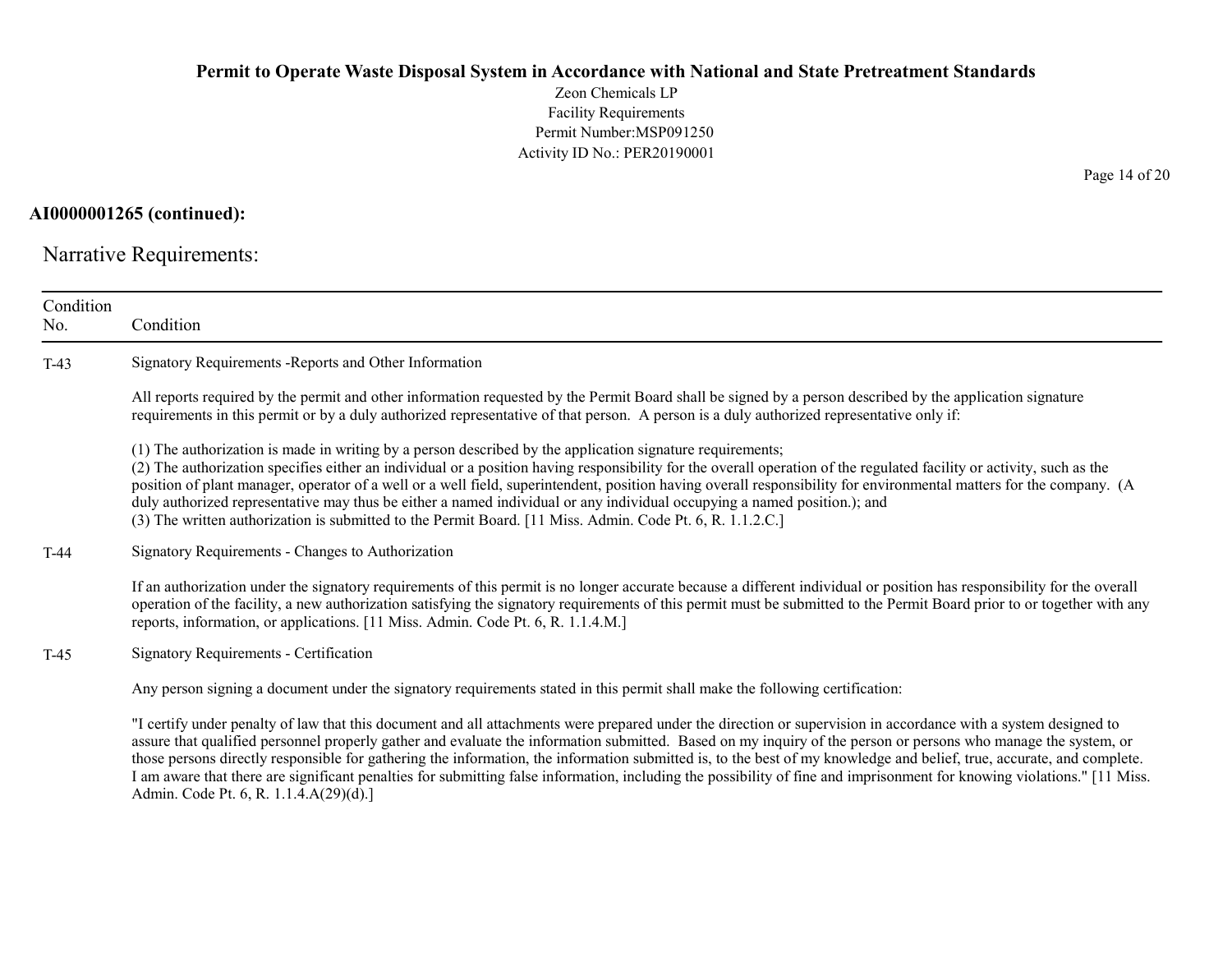Zeon Chemicals LP Facility Requirements Permit Number:MSP091250 Activity ID No.: PER20190001

AI0000001265 (continued):

Narrative Requirements:

| Condition<br>No.                  | Condition                                                                                                                                                                                                                                                                                                                                                                                                                                                                                                                                                                                                                                                                            |  |  |  |
|-----------------------------------|--------------------------------------------------------------------------------------------------------------------------------------------------------------------------------------------------------------------------------------------------------------------------------------------------------------------------------------------------------------------------------------------------------------------------------------------------------------------------------------------------------------------------------------------------------------------------------------------------------------------------------------------------------------------------------------|--|--|--|
| Availability of Records<br>$T-46$ |                                                                                                                                                                                                                                                                                                                                                                                                                                                                                                                                                                                                                                                                                      |  |  |  |
|                                   | Except for information deemed to be confidential under the Mississippi Code Ann. 49-17-39 and 40 CFR 123.41, file information relating to this permit shall be<br>made available for public inspection and copying during normal business hours at the office of the Department of Environmental Quality in Jackson, Mississippi.<br>Written request must be provided in accordance with policies developed by the Commission and must state, specifically, records proposed for review, date proposed<br>for review and copying requirements. [11 Miss. Admin. Code Pt. 6, R. 1.1.3.E.]                                                                                             |  |  |  |
| $T-47$                            | Duty to Provide Information                                                                                                                                                                                                                                                                                                                                                                                                                                                                                                                                                                                                                                                          |  |  |  |
|                                   | The permittee shall furnish to the Permit Board within a reasonable time any relevant information which the Permit Board may request to determine whether cause<br>exists for modifying, revoking and reissuing, or terminating the permit, or to determine compliance with the permit. The permittee shall also furnish to the Permit<br>Board upon request, copies of records required to be kept by the permit. [11 Miss. Admin. Code Pt. 6, R. 1.1.4.A(16).]                                                                                                                                                                                                                     |  |  |  |
| T-48                              | Permit Actions                                                                                                                                                                                                                                                                                                                                                                                                                                                                                                                                                                                                                                                                       |  |  |  |
|                                   | The permit may be modified, revoked and reissued, or terminated for cause. The filing of a request by the permittee for a permit modification, revocation and<br>reissuance, or termination, or a modification of planned changes or anticipated noncompliance, does not stay any permit condition. [11 Miss. Admin. Code Pt. 6, R.<br>1.1.5.C.(5).]                                                                                                                                                                                                                                                                                                                                 |  |  |  |
| $T-49$                            | Civil and Criminal Liability                                                                                                                                                                                                                                                                                                                                                                                                                                                                                                                                                                                                                                                         |  |  |  |
|                                   | (1) Any person who violates a term, condition or schedule of compliance contained within this permit or the Mississippi Water Pollution Control Law is subject to<br>the actions defined by law.<br>(2) Except as provided in permit conditions on "Bypassing" and "Upsets", nothing in this permit shall be construed to relieve the permittee from civil or criminal<br>penalties for noncompliance.<br>(3) It shall not be the defense of the permittee in an enforcement action that it would have been necessary to halt or reduce the permitted activity in order to maintain<br>compliance with the conditions of this permit. [11 Miss. Admin. Code Pt. 6, R. 1.1.4.A.(24).] |  |  |  |

Page 15 of 20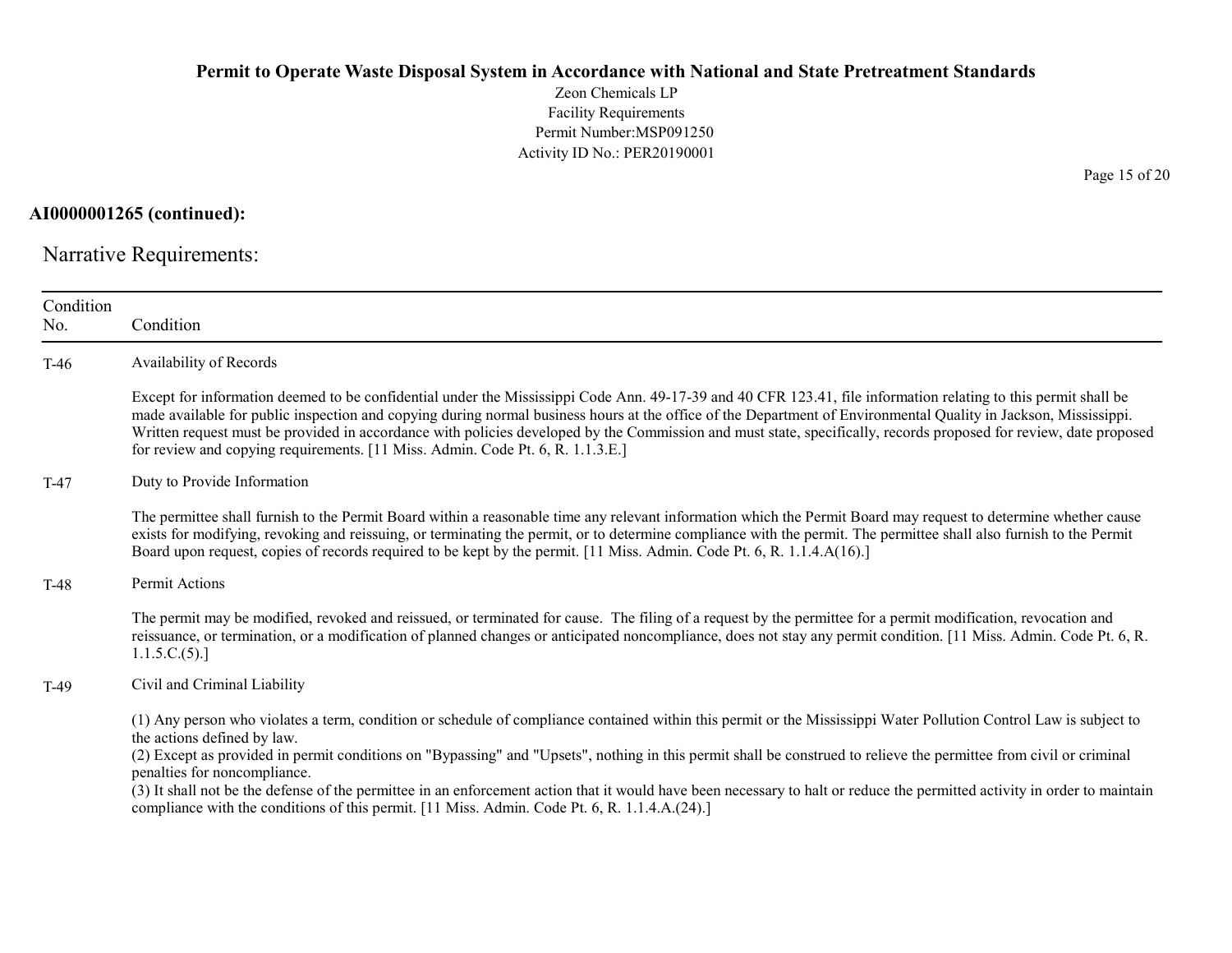Zeon Chemicals LP Facility Requirements Permit Number:MSP091250 Activity ID No.: PER20190001

AI0000001265 (continued):

Narrative Requirements:

Condition No. Condition T-50 Oil and Hazardous Substance Liability Nothing in this permit shall be construed to preclude the institution of any legal action or relieve the permittee from any responsibilities, liabilities, or penalties to which the permittee is or may be subject to under Section 311 of the Federal Water Pollution Control Act and applicable provisions under Mississippi Law pertaining to transportation, storage, treatment, or spillage of oil or hazardous substances. [11 Miss. Admin. Code Pt. 6, R. 1.1.4.A(23).] T-51 Hazardous Waste Release(1) The permittee shall notify the Mississippi Department of Environmental Quality, the EPA Regional Waste Management Division Director, State hazardous waste authorities, and the POTW in writing of any discharge into the POTW of a substance, which, if otherwise disposed of, would be a hazardous waste under 40 CFR part 261. Such notification must include the name of the hazardous waste as set forth in 40 CFR part 261, the EPA hazardous waste number, and the type of discharge (continuous, batch, or other). If the Industrial User discharges more than 100 kilograms of such waste per calendar month to the POTW, the notification shall also contain the following information to the extent such information is known and readily available to the Industrial User: An identification of the hazardous constituents contained in the wastes, as estimation of the mass and concentration of such constituents in the wastestream discharged during that calendar month, and an estimation of the mass of constituents in the wastestream expected to be discharged during the following twelve months. All notifications must take place within 180 days of the effective date of this rule. Industrial users who commence discharging after the effective date of this rule shall provide the notification no later than 180 days after the discharge of the listed or characteristic hazardous waste. Any notification under this paragraph need be submitted only once. However, notifications of changed discharges must be submitted under 40 CFR 403.12(j). The notification requirement in this section does not apply to pollutants already reported under the self-monitoring requirements of 40 CFR 403.12(b), (d), and (e). T-52 Hazardous Waste Release (continued) (2) Dischargers are exempt from the requirements of paragraph (1) of the Hazardous Waste Release requirement during a calendar month in which they discharge no more than fifteen kilograms of hazardous wastes, unless the wastes are acute hazardous wastes as specified in 40 CFR 261.30(d) and 261.33(d). Discharge of more than fifteen kilograms of non-acute hazardous wastes in a calendar month, or of any quantity of acute hazardous wastes as specified in 40 CFR 261.30(d) and 261.33(e), requires a one-time notification. Subsequent months during which the Industrial User discharges more than such quantities of any hazardous waste do not require additional notification.

(3) In the case of any new regulations under section 3001 of RCRA identifying additional characteristics of hazardous waste or listing any additional substance as a hazardous waste, the Industrial User must notify the POTW, the EPA Regional Waste Management Division Director, and State hazardous waste authorities of the discharge of such substance within 90 days of the effective date of such regulations. [40 CFR 403.12(p)]

Page 16 of 20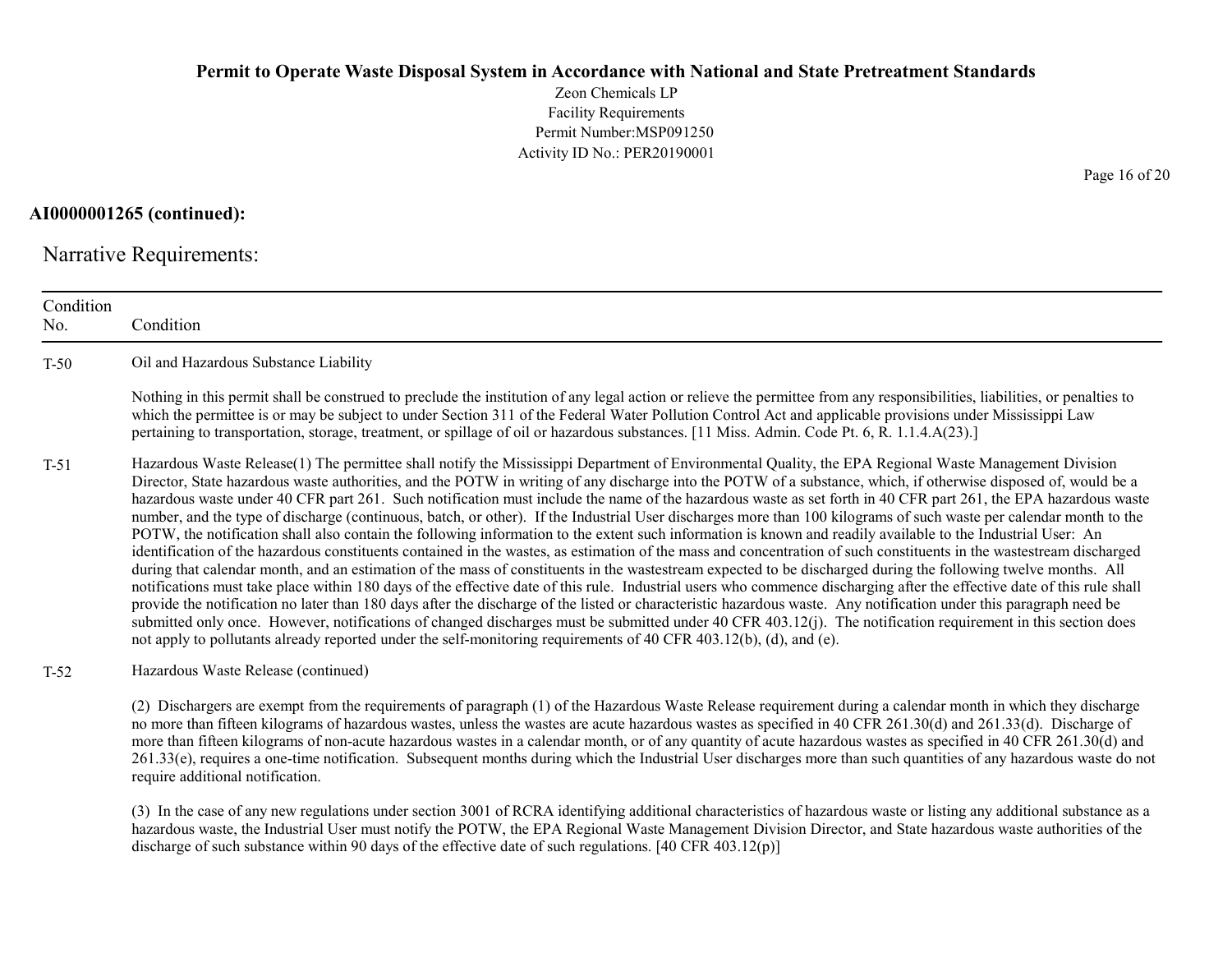Zeon Chemicals LP Facility Requirements Permit Number:MSP091250 Activity ID No.: PER20190001

AI0000001265 (continued):

Narrative Requirements:

| Condition<br>No. | Condition                                                                                                                                                                                                                                                                                                                                                                                                                                                                                                                                                                                                                                                                                                                                                                                                                                                                                 |
|------------------|-------------------------------------------------------------------------------------------------------------------------------------------------------------------------------------------------------------------------------------------------------------------------------------------------------------------------------------------------------------------------------------------------------------------------------------------------------------------------------------------------------------------------------------------------------------------------------------------------------------------------------------------------------------------------------------------------------------------------------------------------------------------------------------------------------------------------------------------------------------------------------------------|
| $T-53$           | Hazardous Waste Release (continued)                                                                                                                                                                                                                                                                                                                                                                                                                                                                                                                                                                                                                                                                                                                                                                                                                                                       |
|                  | (4) In the case of any notification made under paragraph (1) of this section, the Industrial User shall certify that it has a program in place to reduce the volume and<br>toxicity of hazardous wastes generated to the degree it has determined to be economically practical. [40 CFR 403.12(p)]                                                                                                                                                                                                                                                                                                                                                                                                                                                                                                                                                                                        |
| $T-54$           | Property Rights                                                                                                                                                                                                                                                                                                                                                                                                                                                                                                                                                                                                                                                                                                                                                                                                                                                                           |
|                  | The issuance of this permit does not convey any property rights in either real or personal property, or any exclusive privileges, nor does it authorize any injury to<br>private property or any invasion of personal rights, nor any infringement of Federal, State, or local laws or regulations. [11 Miss. Admin. Code Pt. 6, R. 1.1.5.E.]                                                                                                                                                                                                                                                                                                                                                                                                                                                                                                                                             |
| $T-55$           | Severability                                                                                                                                                                                                                                                                                                                                                                                                                                                                                                                                                                                                                                                                                                                                                                                                                                                                              |
|                  | The provisions of this permit are severable. If any provision of this permit, or the application of any provision of this permit to any circumstances, is challenged or<br>held invalid, the validity of the remaining permit provisions and/or portions thereof or their application to other persons or sets of circumstances, shall not be<br>affected thereby. [11 Miss. Admin. Code Pt. 6, R. 1.1.4.A(25).]                                                                                                                                                                                                                                                                                                                                                                                                                                                                          |
| $T-56$           | Protection of Confidential Information                                                                                                                                                                                                                                                                                                                                                                                                                                                                                                                                                                                                                                                                                                                                                                                                                                                    |
|                  | (1) Pursuant to Miss. Code Ann. '49-17-39 and 40 CFR 123.41, the Permit Board shall make available to the public all information contained on any form and all<br>public comments on such information. Effluent data and information concerning air or water quality shall also be made available to the public. Information that is<br>determined by the Commission to be trade secrets shall not be disclosed to the public without prior consent of the source of such information. When a claim of<br>confidentiality is made by a person in accordance with the provisions of Miss. Code Ann. '49-17-39, a recommendation on the questions of confidentiality shall be<br>made by the Commission and forwarded to the Regional Administrator (or his/her designee) of EPA for his concurrence in such determination of confidentiality. [11<br>Miss. Admin. Code Pt. 6, R. 1.1.3.F.] |
| $T-57$           | Protection of Confidential Information-continued                                                                                                                                                                                                                                                                                                                                                                                                                                                                                                                                                                                                                                                                                                                                                                                                                                          |
|                  | (2) A copy of a State, UIC, or NPDES permit application, public notice, fact sheet, draft permit and other forms relating thereto, including written public comment<br>and other reports, files and information relating to the application not classified as confidential information by the Commission pursuant to part (1) of this<br>requirement, shall be available for public inspection and copying during normal business hours at the office of the Department in Jackson, Mississippi. [11 Miss.]<br>Admin. Code Pt. 6, R. 1.1.3.F.]                                                                                                                                                                                                                                                                                                                                            |

Page 17 of 20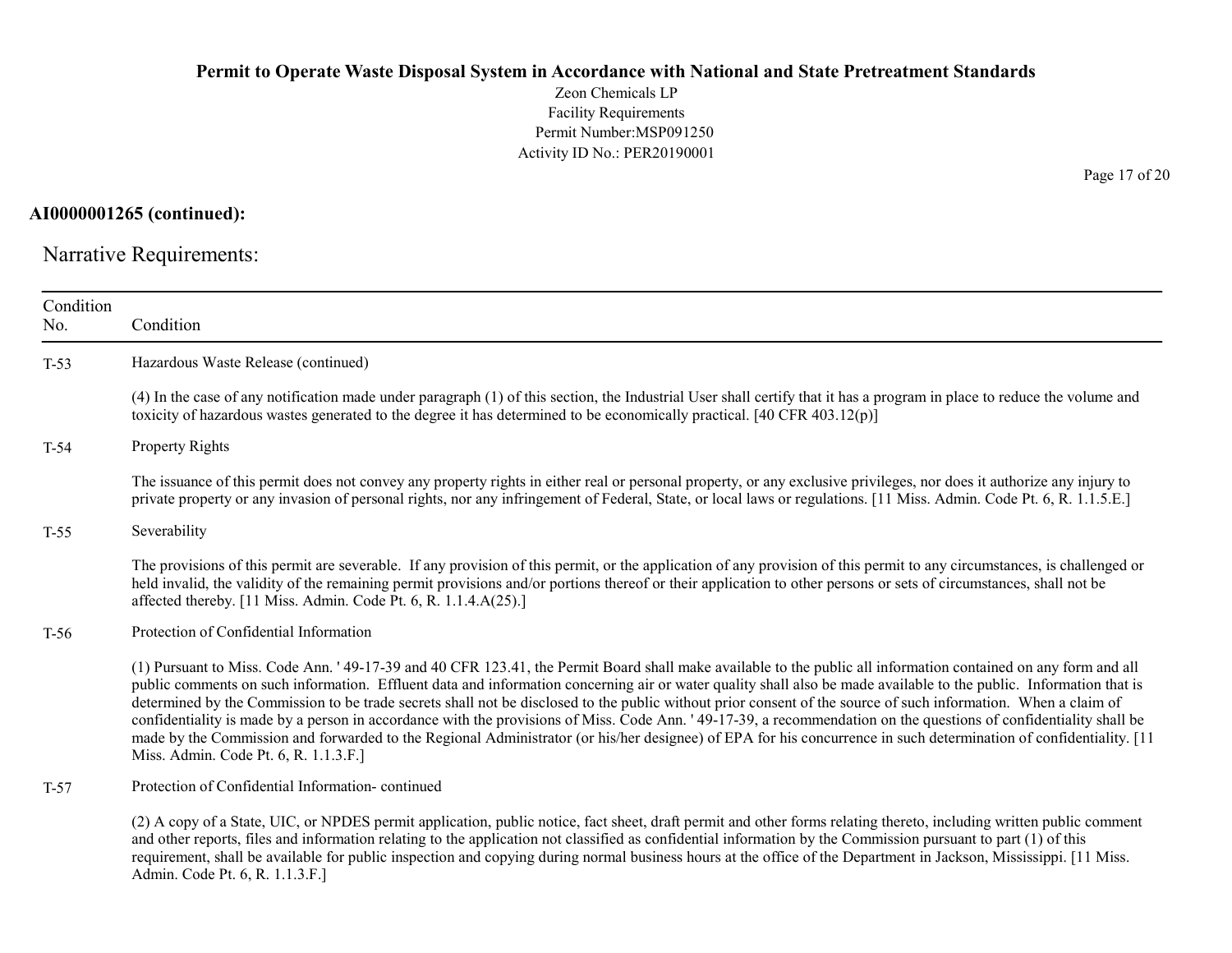Zeon Chemicals LP Facility Requirements Permit Number:MSP091250 Activity ID No.: PER20190001

AI0000001265 (continued):

Narrative Requirements:

| Condition<br>No. | Condition                                                                                                                                                                                                                                                                                                                                                                                                                                                                                                                                                                                                                                                                                                                                                                                                                                                                                                                                                            |
|------------------|----------------------------------------------------------------------------------------------------------------------------------------------------------------------------------------------------------------------------------------------------------------------------------------------------------------------------------------------------------------------------------------------------------------------------------------------------------------------------------------------------------------------------------------------------------------------------------------------------------------------------------------------------------------------------------------------------------------------------------------------------------------------------------------------------------------------------------------------------------------------------------------------------------------------------------------------------------------------|
| $T-58$           | Protection of Confidential Information-continued                                                                                                                                                                                                                                                                                                                                                                                                                                                                                                                                                                                                                                                                                                                                                                                                                                                                                                                     |
|                  | (3) Upon determination by the Commission that information submitted by a permit applicant is entitled to protection against disclosure as trade secrets, the<br>information shall be so labeled and otherwise handled as confidential. Copies of the information and a notice of the Commission's action shall be forwarded to the<br>Regional Administrator (or his/her designee). In making its determination of entitlement to protection as a trade secret, the Commission shall follow the procedure<br>set forth in Miss. Code Ann. '49-17-39. In the event the Commission denies the claim of confidentiality, the applicant shall have, upon notification thereof, the right<br>to appeal the Commission's determination in the same manner provided for other orders of the Commission. No disclosure, except to EPA, shall be allowed until<br>any appeal from the determination of the Commission is completed. [11 Miss. Admin. Code Pt. 6, R. 1.1.3.F.] |
| $T-59$           | Spill Prevention and Best Management Plans                                                                                                                                                                                                                                                                                                                                                                                                                                                                                                                                                                                                                                                                                                                                                                                                                                                                                                                           |
|                  | Any permittee which has above ground bulk storage capacity, of more than 1320 gallons or any single container with a capacity greater than 660 gallons, of<br>materials and/or liquids (including but not limited to, all raw, finished and/or waste material) with chronic or acute potential for pollution impact on waters of the<br>State and not subject to Mississippi Hazardous Waste Management Regulations or 40 CFR 112 (Oil Pollution Prevention) regulations shall provide secondary<br>containment as found in 40 CFR 112 or equivalent protective measures such as trenches or waterways which would conduct any tank releases to a permitted<br>treatment system or sufficient equalization or treatment capacity needed to prevent chronic/acute pollution impact. [11 Miss. Admin. Code Pt. 6, R. 1.1.4.A(12)(a).]                                                                                                                                  |
| $T-60$           | <b>Closure Requirements</b>                                                                                                                                                                                                                                                                                                                                                                                                                                                                                                                                                                                                                                                                                                                                                                                                                                                                                                                                          |
|                  | Should the permittee decide to permanently close and abandon the premises upon which it operates, it shall provide a Closure Plan to the Permit Board no later than<br>90 days prior to doing so. This Closure Plan shall address how and when all manufactured products, by-products, raw materials, stored chemicals, and solid and<br>liquid waste and residues will be removed from the premises or permanently disposed of on site such that no potential environmental hazard to the waters of the<br>State will be presented. Closure plan(s) submitted to and approved by Mississippi Department of Environmental Quality for compliance with other environmental<br>regulations will satisfy the closure requirements for those items specifically addressed in the closure plan(s) as long as the closure does not present a potential for<br>environmental hazard to waters of the State. [11 Miss. Admin. Code Pt. 6, R. 1.1.4.A(11).]                   |

Page 18 of 20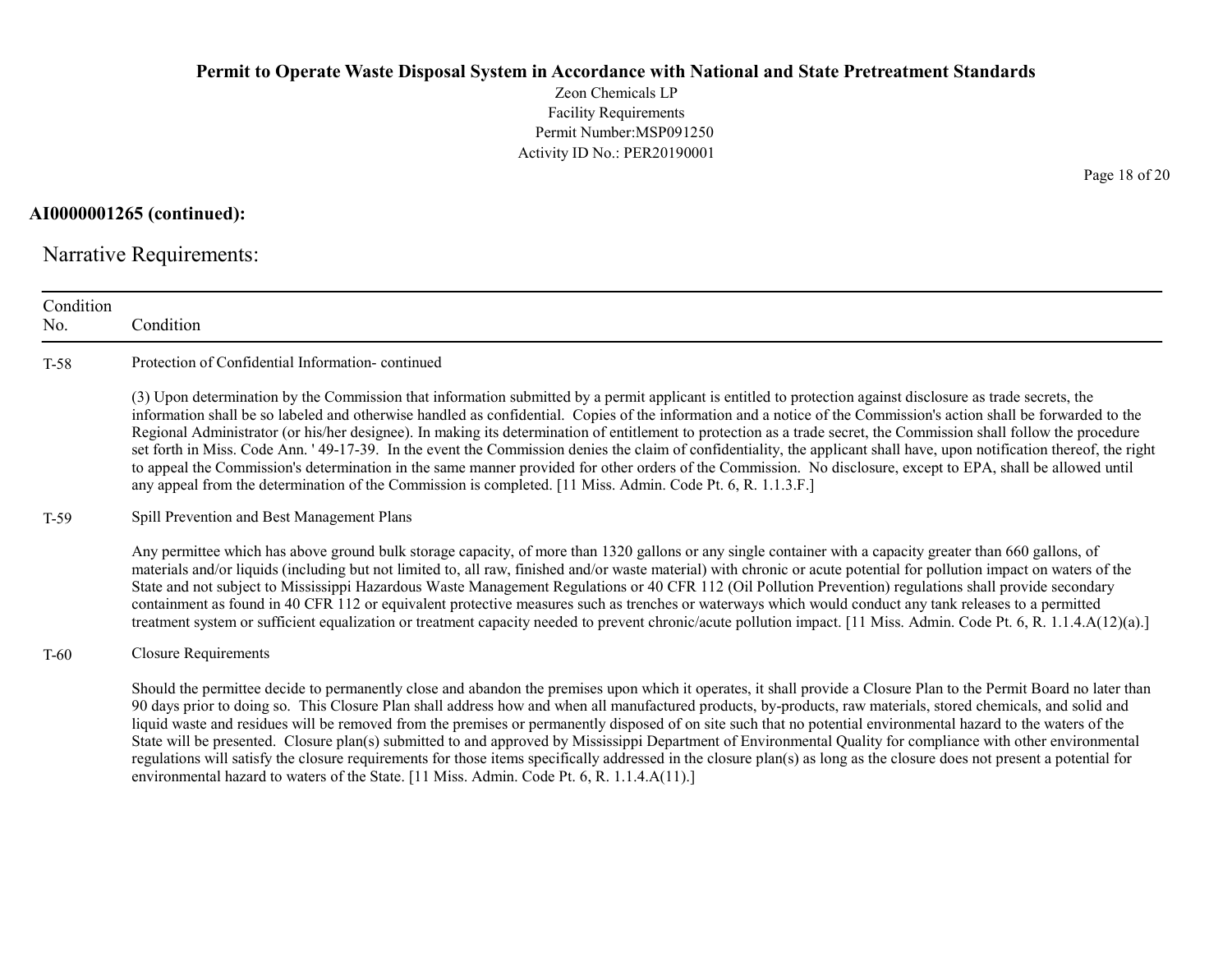Zeon Chemicals LP Facility Requirements Permit Number:MSP091250 Activity ID No.: PER20190001

AI0000001265 (continued):

Narrative Requirements:

| Condition<br>No. | Condition                                                                                                                                                                                                                                                                                                                                                                     |
|------------------|-------------------------------------------------------------------------------------------------------------------------------------------------------------------------------------------------------------------------------------------------------------------------------------------------------------------------------------------------------------------------------|
| $T-61$           | This permit shall be modified, or alternately, revoked and reissued, to comply with any applicable effluent standard, limitation or storm water regulation issued or<br>approved under Section 301(b)(2)(C), and (D), 304(b)(2), 307(a)(2) and 402(p) of the Federal Water Pollution Control Act if the effluent standard, limitation or<br>regulation so issued or approved: |
|                  | . Contains different conditions or is otherwise more stringent than any effluent limitation in the permit; or<br>2. Controls any pollutant not limited in the permit.<br>3. To comply with condition for the protection of the receiving collection system or treatment works. [11 Miss. Admin. Code Pt. 6, R. 1.1.4.F(1).]                                                   |

Page 19 of 20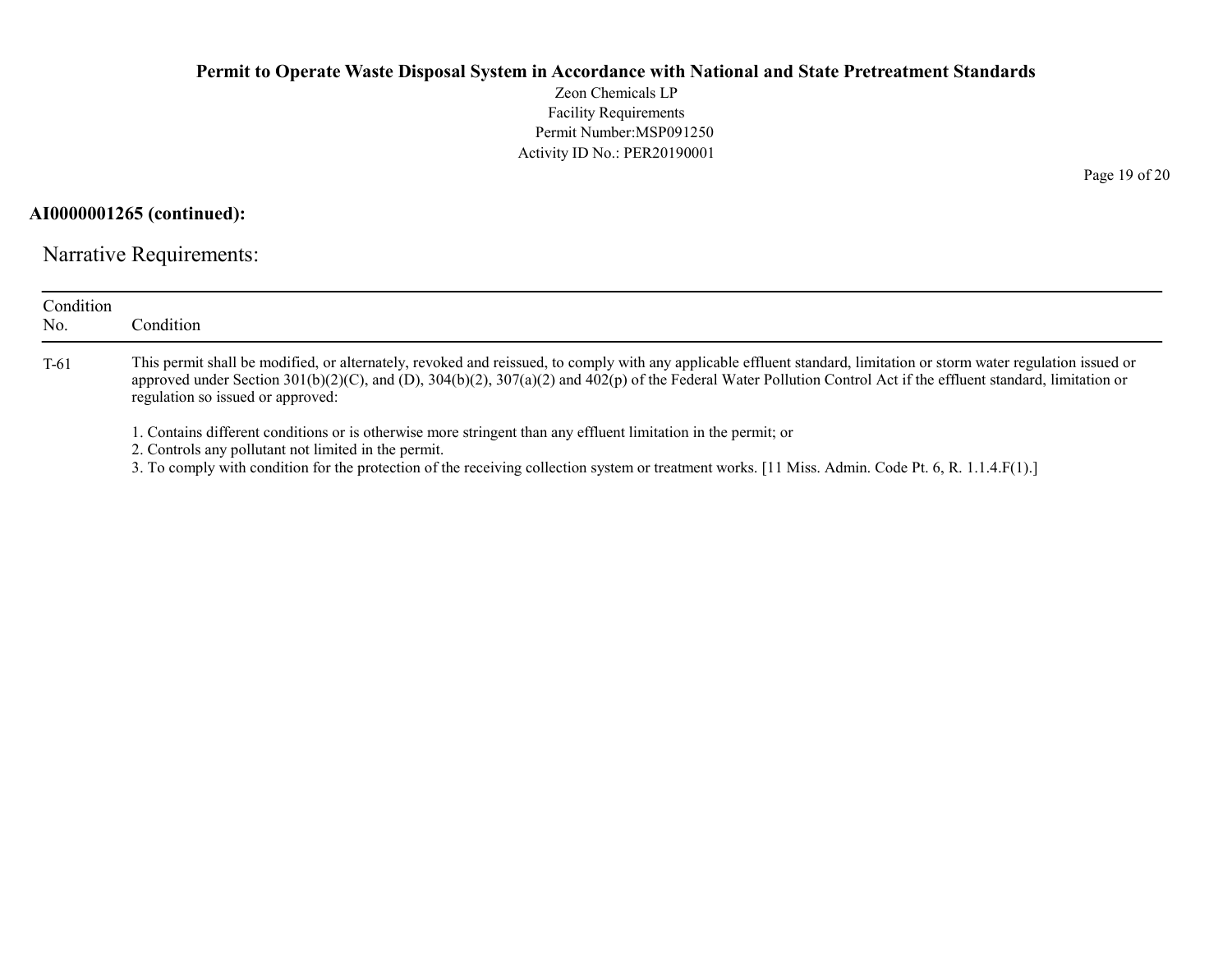Zeon Chemicals LP Facility Requirements Permit Number:MSP091250 Activity ID No.: PER20190001

Page 20 of 20

#### RPNT0000000001 (MSP091250-001) Outfall 001 - (Process wastewater and boiler blowdown):

Submittal/Action Requirements:

| Condition<br>No. | Condition                                                                                                                                                                                           |
|------------------|-----------------------------------------------------------------------------------------------------------------------------------------------------------------------------------------------------|
| $S-1$            | The Permittee shall submit analytical results on a monthly Discharge Monitoring Report (DMR): Due monthly, by the 28th of the subsequent month. [11 Miss.<br>Admin. Code Pt. 6, R. 1.1.4.A(15)(c).] |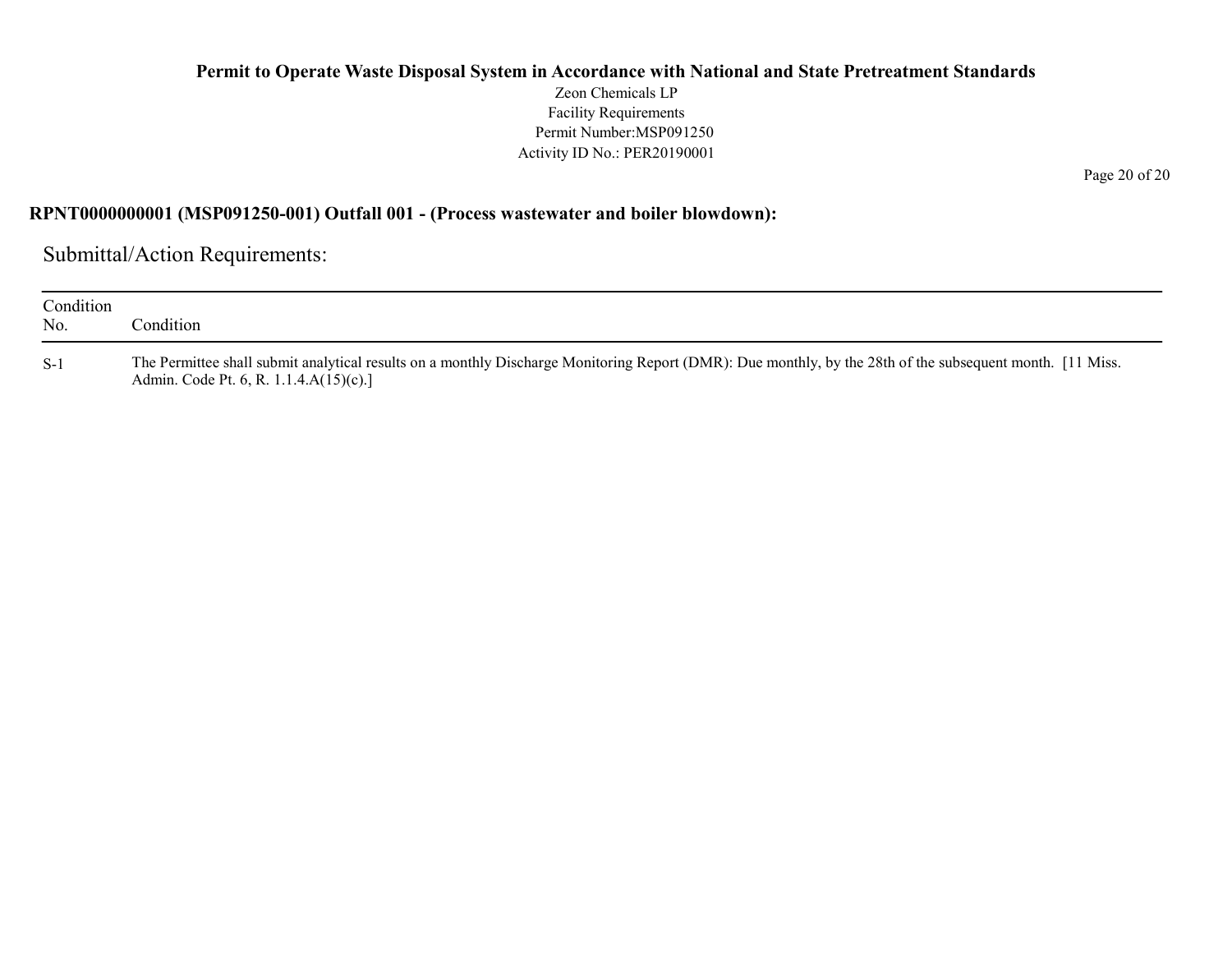# GENERAL INFORMATION

1301 West 7th Street Hattiesburg, MS Forrest County Zeon Chemicals LP

# Alternate/Historic Identifiers

| ID           | <b>Alternate/Historic Name</b> | <b>User Group</b>         | <b>Start Date</b> | <b>End Date</b> |
|--------------|--------------------------------|---------------------------|-------------------|-----------------|
| 1265         | Zeon Chemicals L.P.            | <b>Official Site Name</b> | 1/1/1999          |                 |
| 2803500006   | Zeon Chemicals L P             | Air-AIRS AFS              | 10/12/2000        |                 |
| MSD982106700 | Zeon Chemicals, Inc.           | Hazardous Waste-EPA ID    | 4/8/1996          |                 |
| 080000006    | Zeon Chemicals, Inc.           | Air-Construction          | 6/17/1999         |                 |
| 080000006    | Zeon Chemicals, Inc.           | Air-Construction          | 6/1/2000          |                 |
| 080000006    | Zeon Chemicals, Inc.           | Air-Construction          | 6/8/2000          |                 |
| MSR110103    | Zeon Chemicals, Inc.           | GP-Sara Title III         | 11/24/1992        | 12/14/2000      |
| MSP091250    | Zeon Chemicals, Inc.           | Water - Pretreatment      | 10/4/2000         | 9/30/2005       |
| 080000006    | Zeon Chemicals, Inc.           | Air-Title V Operating     | 1/2/2001          | 1/1/2006        |
| 1265         | Zeon Chemicals, Inc.           | Historic Site Name        | 11/24/1992        | 1/1/1999        |
| MSR110103    | Zeon Chemicals, Inc.           | GP-Baseline               | 12/14/2000        | 9/11/2005       |
| MSP091250    | Zeon Chemicals L P             | Water - Pretreatment      | 6/21/2005         | 1/19/2010       |
| MSR110103    | Zeon Chemicals L. P.           | GP-Baseline               | 12/19/2005        | 11/1/2010       |
| 080000006    | Zeon Chemicals, Inc.           | Air-Title V Fee Customer  | 1/2/2001          |                 |
| 080000006    | Zeon Chemicals LP              | Air-Title V Operating     | 4/17/2007         | 3/31/2012       |
| 1265 001     | Zeon Chemical S7 Area          | <b>GARD</b>               | 6/23/1992         |                 |
| 1265 002     | Zeon Chemical Work Tank Farm   | <b>GARD</b>               | 6/23/1992         |                 |
| MSP091250    | Zeon Chemicals L P             | Water - Pretreatment      | 1/19/2010         | 12/31/2014      |
| MSR110103    | Zeon Chemicals L. P.           | GP-Baseline               | 11/1/2010         | 3/1/2016        |
| 080000006    | Zeon Chemicals LP              | Air-Title V Operating     | 11/8/2012         | 10/31/2017      |
| MSP091250    | Zeon Chemicals L P             | Water - Pretreatment      | 4/9/2015          | 3/31/2020       |
| MSR110103    | Zeon Chemicals L. P.           | GP-Baseline               | 3/1/2016          | 10/31/2020      |
|              | <b>Branch</b>                  | Branches Group - Air      | 7/18/2017         |                 |